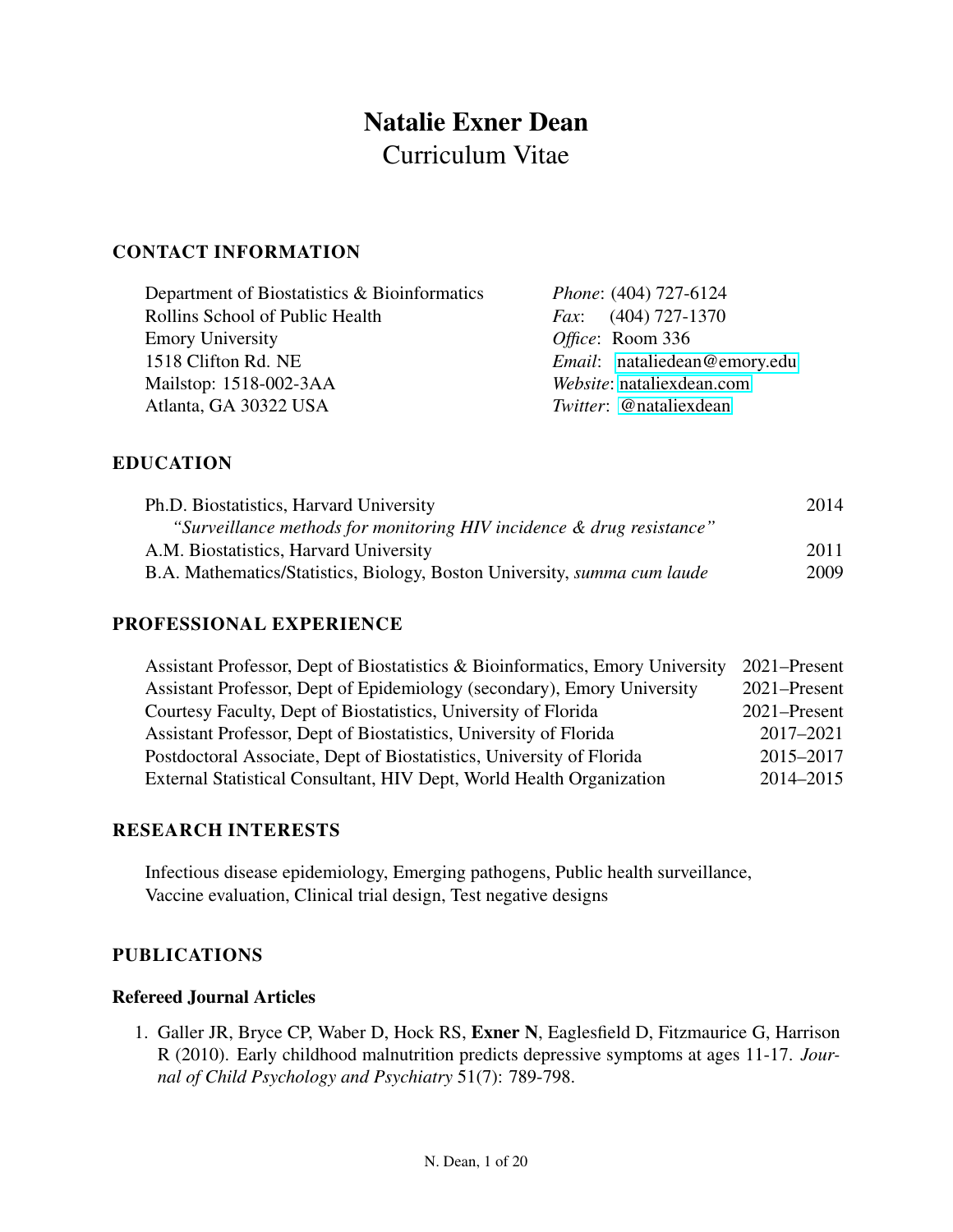- 2. Galler JR, Bryce CP, Zichlin ML, Waber DP, Exner N, Fitzmaurice GM, Costa PT (2013). Malnutrition in the first year of life and personality at age 40. *Journal of Child Psychology and Psychiatry* 54(8): 911-919.
- 3. Russo GS, Ferrucci AM, Miller CP, Dean EW, Strohbehn GW, Dean NE, Sharkey MS (2015). Factors associated with the transfer of pediatric patients with supracondylar humerus fractures to a level I pediatric trauma center. *Connecticut Medicine* 79(8): 461-466.
- 4. Ebola ca suffit ring vaccination trial consortium (coauthor **Dean NE**) (2015). The ring vaccination trial: a novel cluster randomised controlled trial design to evaluate vaccine efficacy and effectiveness during outbreaks, with special reference to Ebola. *British Medical Journal* 351: h3740.
- 5. Henao-Restrepo A-M, Longini IM, Egger M, Dean NE, Edmunds WJ, Camacho A, Carroll MW, Doumbia M, Duraffour S, Enwere G, Grais R, Gunther S, Hossmann S, Konde MK, ´ Kone S, Kuisma E, Levine M, Mandal S, Norheim G, Riveros X, Soumah A, Trelle S, Vicari AS, Watson CH, Draguez B, Kéïta S, Røttingen J-A, Kieny M-P (2015). Efficacy and effectiveness of an rVSV-vectored vaccine expressing Ebola surface glycoprotein: interim results from the Guinea ring vaccination cluster-randomised trial. *The Lancet* 386(9996): 857-866. *\*International Society for Vaccines 2015 Paper of the Year.*
- 6. Dean NE, Pagano M (2015). Evaluating Confidence Interval Methods for Binomial Proportions in Clustered Surveys. *Journal of Survey Statistics and Methodology* 3(4): 484-503.
- 7. Fang LQ, Yang Y, Jiang JF, Yao H, Kargbo D, Li X, Jiang BG, Kargbo B, Tong YG, Wang YW, Liu K, Kamara A, Dafae F, Kanu A, Jiang RR, Sun Y, Sun RX, Chen WJ, Ma M, Dean NE, Thomas H, Longini IM, Halloran ME, Cao WC (2016). Transmission Dynamics of Ebola Virus Disease and Intervention Effectiveness in Sierra Leone. *Proceedings of the National Academy of Sciences* 113(16): 4488-4493.
- 8. Dean NE, Halloran ME, Yang Y, Longini IM (2016). Transmissibility and Pathogenicity of Ebola Virus: A Systematic Review and Meta-analysis of Household Secondary Attack Rate and Asymptomatic Infection. *Clinical Infectious Diseases* 62(10): 1277-1286.
- 9. Rojas DP, Dean NE\*, Yang Y\*, Kenah E, Quintero J, Tomasi S, Ramirez EL, Kelly Y, Castro C, Carrasquilla G, Halloran ME, Longini IM (2016). The epidemiology and transmissibility of Zika virus in Girardot and San Andres Island, Colombia, September 2015 to January 2016. *Eurosurveillance* 21(28): pii=30283.
- 10. Ajelli M, Merler S, Fumanelli L, Pastore Y Piontti A, Dean NE, Longini IM, Halloran ME, Vespignani A (2016). Spatiotemporal dynamics of the Ebola epidemic in Guinea and implications for vaccination and disease elimination: a computational modeling analysis. *BMC Medicine* 14: 130.
- 11. Merler S, Ajelli M, Fumanelli L, Parlamento S, Pastore Y Piontti, Dean NE, Putoto G, Carraro D, Longini IM, Halloran ME, Vespignani A (2016). Containing Ebola at the source with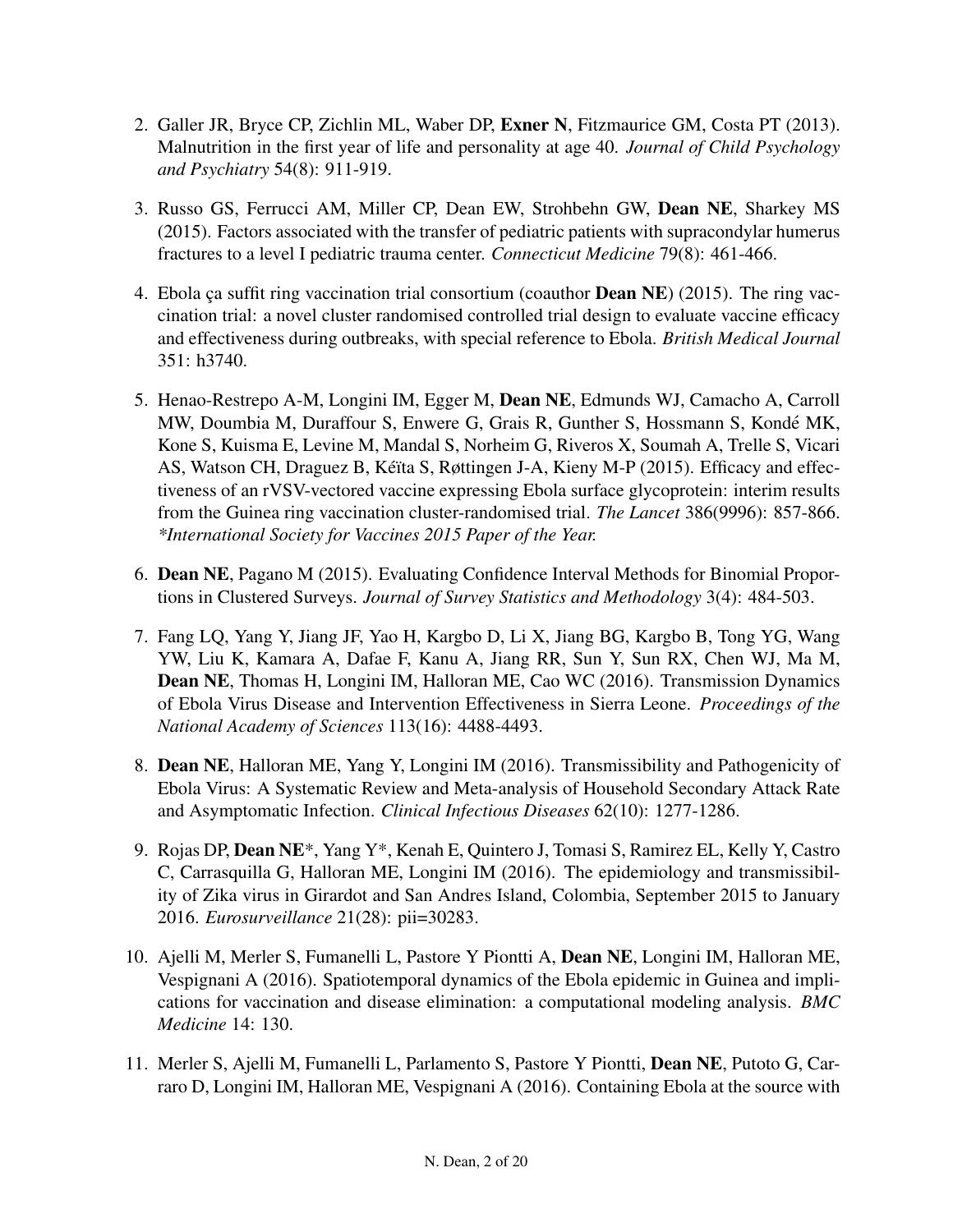ring vaccination. *PLoS Neglected Tropical Diseases* 10(11): e0005093.

- 12. Mutenda N, Bukowski A, Nitschke AM, Nakanyala T, Hamunime N, Mekonen T, Tjituka F, Mwinga S, Mazibuko G, Mabirizi D, Sagwa E, Dean N, Jordan MR, Hong SY (2016). HIV Drug Resistance Early Warning Indicators in Main and Decentralized Outreach Antiretroviral Therapy Sites in Namibia. *PLoS ONE* 11(12): e0166649.
- 13. Henao-Restrepo AM, Camacho A, Longini IM, Watson CH, Edmunds WJ, Egger M, Carroll MW, Dean NE, Doumbia M, Draguez B, Duraffour S, Enwere G, Grais R, Gunther S, Gsell PS, Hossmann S, Kondé MK, Kéïta S, Kone S, Kuisma E, Levine M, Mandal S, Mauget T, Norheim G, Rivreros X, Soumah A, Trelle S, Vicari AS, Røttingen J-A, Kieny MP (2017). Efficacy and effectiveness of an rVSV-vectored vaccine in preventing Ebola virus disease: final results from the Guinea ring vaccination, open-label, cluster-randomised trial (Ebola C¸ a Suffit!). *The Lancet* 389(10068): 505-518.
- 14. Zhang Q, Sun K, Chinazzi M, Pastore-Piontti A, Dean NE, Rojas DP, Merler S, Mistry D, Poletti P, Rossi L, Bray M, Halloran ME, Longini IM, Vespignani A (2017). Spread of Zika virus in the Americas. *Proceedings of the National Academy of Sciences* 114(22): E4334- E4343.
- 15. Wilder-Smith A, Longini I, Zuber P, Bärnighausen T, Edmunds WJ, Dean NE, Masseray-Spicher V, Benissa MR, Gessner BG (2017). The public health value of vaccines beyond efficacy: methods, measures and outcomes. *BMC Medicine* 15: 138.
- 16. Gsell P, Camacho A, Kucharski A, Watson CH, Bagayoko A, Danmadji S, Dean NE, Diallo A, Djidonou H, Doumbia M, Fallah M, Enwere G, Higgs ES, Mauget T, Mory D, Riveros X, Thierno Oumar F, Toure A, Vicari AS, Longini IM, Edmunds WJ, Henao-Restrepo AM, Kéïta S (2017). Ring vaccination of adults and children with rVSV-ZEBOV in response to an outbreak of Ebola virus disease in Guinea, 2016: an operational and vaccine safety report. *Lancet Infectious Diseases* 17(12): 1276-1284.
- 17. Dean NE, Halloran ME, Longini IM (2018). Design of Vaccine Trials during Outbreaks with and without a Delayed Vaccination Comparator. *Annals of Applied Statistics* 12(1): 330-347.
- 18. Ma MJ, Zhao T, Chen SH, Xia X, Yang XX, Wang GL, Fang LQ, Ma GY, Wu MN, Qian YH, Dean NE, Yang Y, Lu B, Cao WC (2018). Avian Influenza A Virus Infection among Workers at Live Poultry Markets, China, 2013-2016. *Emerging Infectious Diseases* 24(7): 1246-1256.
- 19. Sun K, Zhang Q, Pastore-Piontti A, Chinazzi M, Mistry D, Dean NE, Rojas DP, Merler S, Poletti P, Rossi L, Halloran ME, Longini IM, Vespignani A (2018). Quantifying the risk of local Zika virus transmission in the contiguous US during the 2015–2016 ZIKV epidemic. *BMC Medicine* 16: 195.
- 20. Hunt GM, Ledwaba J, Kalimashe M, Salimo A, Cibane S, Singh B, Puren A, Dean NE, Morris L, Jordan MR (2019). Provincial and national prevalence estimates of HIV-1 drug resistance in South Africa measured using two WHO-recommended methods. *Antiviral Therapy*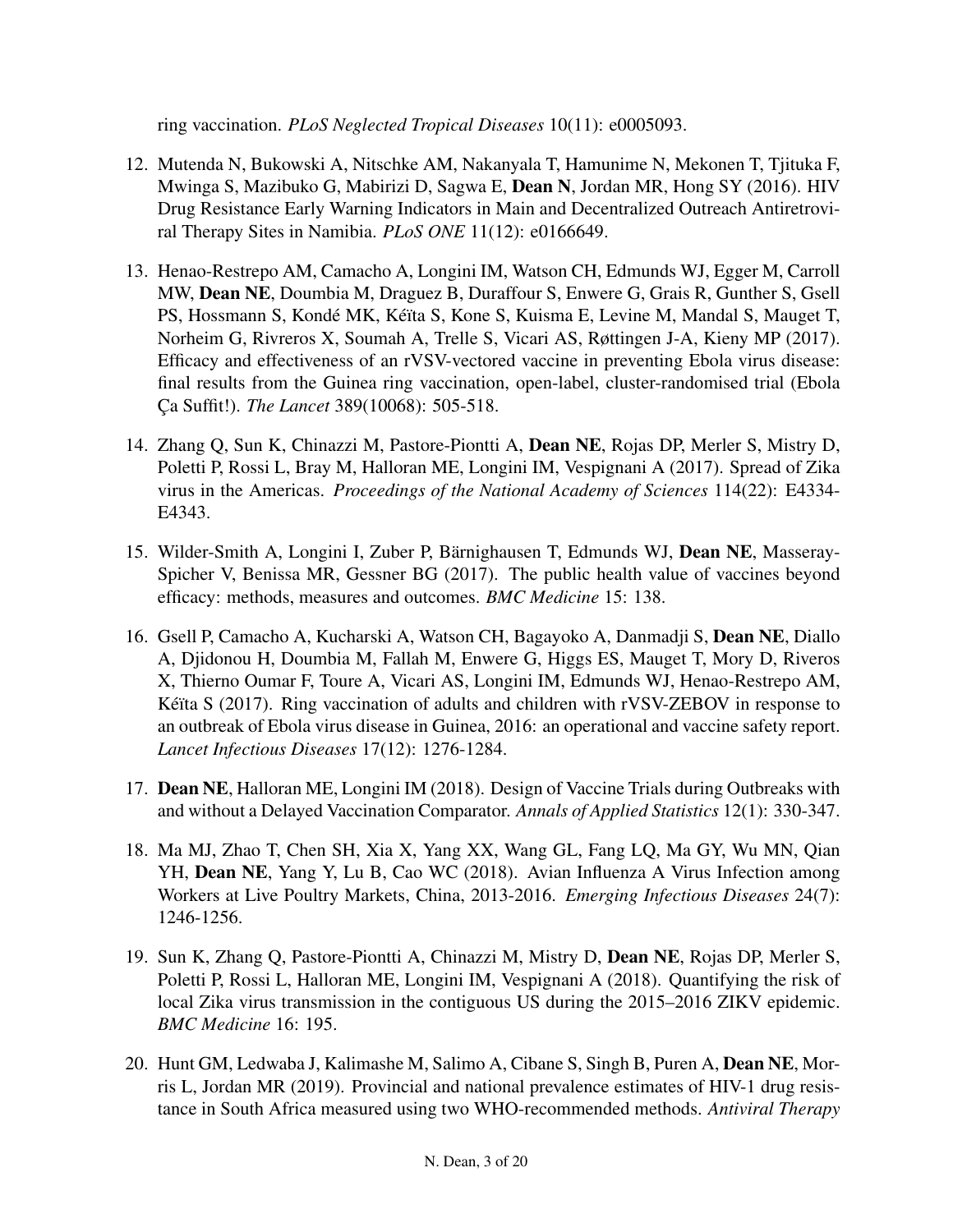24, 203-210.

- 21. Ding AA, Wu SS, Dean NE, Zahigian RS (2019). Two-stage Adaptive Enrichment Design for Testing an Active Factor. *Journal of Biopharmaceutical Statistics* doi: 10.1080/10543406.2019.1609015.
- 22. Dean NE, Gsell PS, Brookmeyer R, De Gruttola V, Donnelly CA, Halloran ME, Jasseh M, Nason M, Riveros X, Watson C, Henao-Restrepo AM, Longini IM (2019). Considerations for the design of vaccine efficacy trials during public health emergencies. *Science Translational Medicine* 11(499): eaat0360.
- 23. Bellan SE, Eggo RM, Gsell PS, Kucharski A, Dean NE, Donohue R, Zook M, Odhiambo F, Longini I, Brisson M, Mahon B, Edmunds WJ, Henao-Restrepo AM (2019). An online decision tree for vaccine trial design during infectious disease epidemics: The InterVax-Tool. *Vaccine* 37(31): 4376-4381.
- 24. Dean NE, Gsell PS, Brookmeyer R, Crawford F, Donnelly C, Ellenberg S, Fleming T, Halloran ME, Horby P, Jaki T, Krause P, Longini I, Mulangu S, Muyembe-Tamfum JJ, Nason M, Smith PG, Wang R, Henao-Restrepo AM, De Gruttola V (2020). Accumulating evidence from randomized clinical trials across outbreaks. *New England Journal of Medicine* 382: 1366-1369.
- 25. Dean NE, Halloran ME, Longini IM (2020). Temporal Confounding in the Test Negative Design. *American Journal of Epidemiology* 189 (11): 1402-1407.
- 26. Jing QL, Liu MJ, Yuan J, Zhang ZB, Zhang AR, Dean NE, Luo L, Ma MM, Longini IM, Kenah E, Lu Y, Ma Y, Jalali N, Fang LQ, Yang ZC, Yang Y (2020). Household secondary attack rate of COVID-19 and associated determinants in Guangzhou, China: a retrospective cohort study. *Lancet Infectious Diseases* 20 (10): 1141-1150.
- 27. Kimmel SE, Califf RM, Dean NE, Goodman SN, Ogburn EL (2020). COVID-19 clinical trials: a teachable moment for improving our research infrastructure and relevance. *Annals of Internal Medicine* 173 (8): 652-653.
- 28. Cardel N, Dean N, Montoya-Williams D (2020). Preventing a secondary epidemic of lost early career scientists: effects of COVID-19 pandemic on women with children. *Annals of the American Thoracic Society* 17 (11): 1366-1370.
- 29. Aleta A, Martin-Corral D, Pastore y Piontti A, Ajelli M, Litvinova M, Chinazzi M, Dean NE, Halloran ME, Longini I, Merler S, Pentland A, Vespignani A, Moro E, Moreno Y (2020). Modeling the impact of testing, contact tracing and household quarantine on second waves of COVID-19. *Nature Human Behaviour* 4: 964-971.
- 30. Jordan MR, Hamunime N, Bikinesi L, Sawadogo S, Agolory S, Shiningavamwe AN, Negussie T, Fischer Walker CL, Raizes EG, Mutenda M, Hunter CJ, Dean NE, Steegen K, Kana V, Carmona S, Yang C, Tang AM, Parkin N, Hong SY (2020). High levels of HIV drug resistance among adults failing second-line antiretroviral therapy in Namibia. *Medicine* 99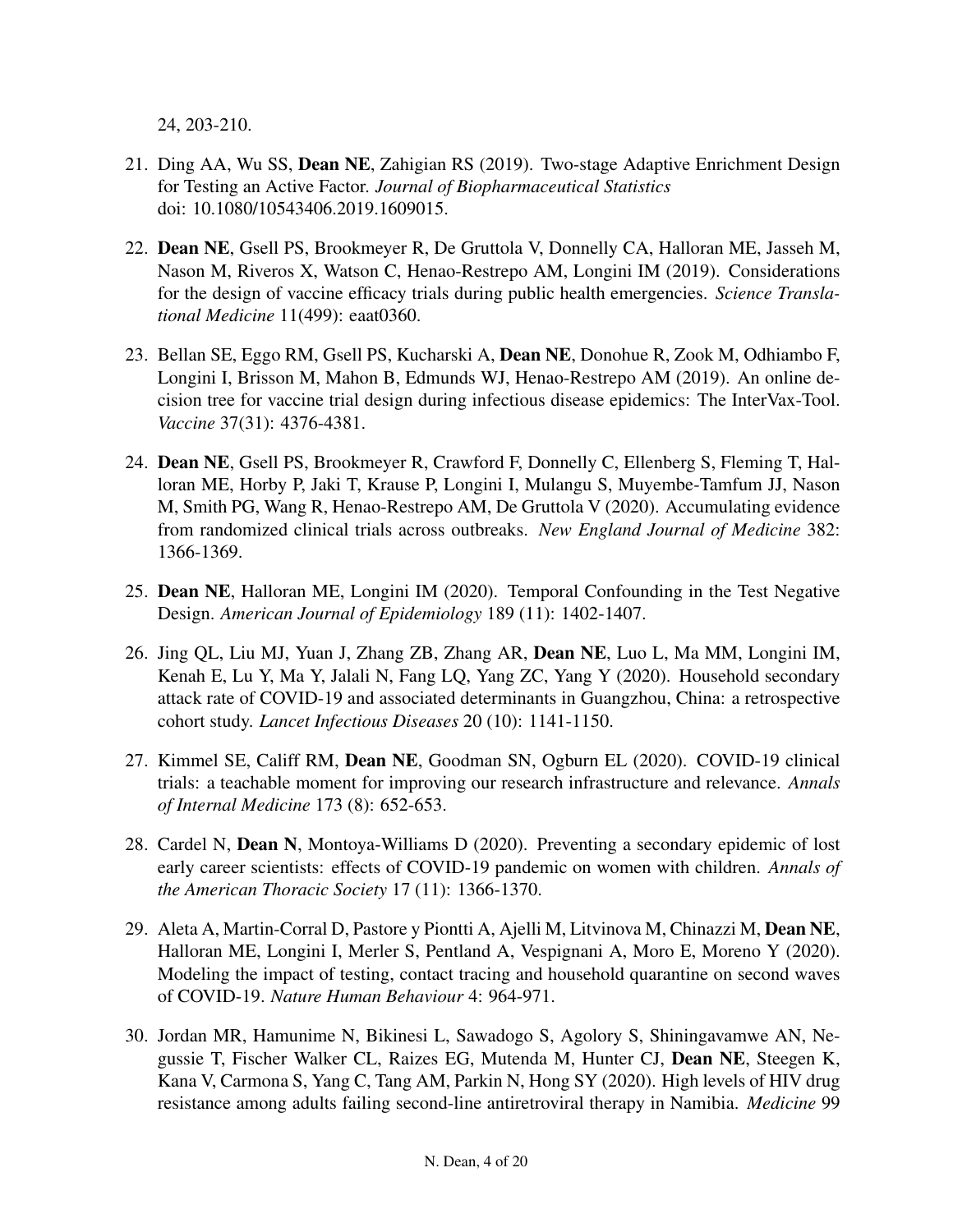(37): e21661.

- 31. Dean NE, Pastore y Piontti A, Madewell ZJ, Cummings DAT, Hitchings MDT, Joshi K, Kahn R, Vespignani A, Halloran ME, Longini IM (2020). Ensemble forecast modeling for the design of COVID-19 vaccine efficacy trials. *Vaccine* 38 (46): 7213-7216.
- 32. Krause P, Fleming TR, Longini I, Henao-Restrepo A, Peto R, for the World Health Organization Solidarity Vaccines Trial Expert Group (Dean NE, Halloran ME, Huang Y, Gilbert PB, De Gruttola V, Gsell P, Janes HE, Nason MC, Riveros X, Smith P) (2020). COVID-19 vaccine trials should seek worthwhile efficacy. *The Lancet* 396 (10253): 741-743.
- 33. Manrique-Saide P, Dean NE, Halloran ME, Longini IM, Collins MH, Waller LA, Gomez-Dantes H, Lenhart A, Hladish TJ, Che-Mendoza A, Kirstein OD, Romer Y, Correa-Morales F, Palacio-Vargas J, Mendez-Vales R, Pérez PG, Pavia-Ruz N, Ayora-Talavera G, Vazquez-Prokopec GM (2020). The TIRS trial: protocol for a cluster randomized controlled trial assessing the efficacy of preventive targeted indoor residual spraying to reduce *Aedes*-borne viral illnesses in Merida, Mexico. *Trials* 21: 839.
- 34. Lipsitch M, Dean NE (2020). Understanding COVID-19 vaccine efficacy (2020). *Science* 370 (6518): 763-765.
- 35. Madewell ZJ, Yang Y, Longini IM, Halloran ME, Dean NE (2020). Household transmission of SARS-CoV-2: a systematic review and meta-analysis of secondary attack rate. *JAMA Network Open* 3(12) e2031756-e2031756.
- 36. Li F, Li Y-Y, Liu M-J, Fang L-Q, Dean NE, Wong GWK, Yang X-B, Longini I, Halloran ME, Wang H-J, Liu P-L, Pang Y-H, Yan Y-Q, Liu S, Xia W, Lu, X-X, Liu Q, Yang Y, Xu S-Q (2021). Household transmission of SARS-CoV-2 and risk factors for susceptibility and infectivity in Wuhan: a retrospective observational study. *Lancet Infectious Diseases* doi: 10.1016/S1473-3099(20)30981-6.
- 37. Giovanetti M, Cella E, Benedetti F, Magalis BR, Fonseca V, Fabris S, Campisi G, Ciccozzi A, Angeletti S, Borsetti A, Tambone V, Sagnelli C, Pascarella S, Riva A, Ceccarelli G, Marcello A, Azarian T, Wilkinson E, de Oliveira T, Alcantara LCJ, Cauda R, Caruso R, Dean NE, Browne C, Lourenco J, Salemi M, Zella D, Ciccozzi M (2021). SARS-CoV-2 shifting transmission dynamics and hidden reservoirs potentially limit efficacy of public health interventions in Italy. *Communications Biology* 4(489) doi: 10.1038/s42003-021-02025-0.
- 38. Lewnard JA, Patel MM, Jewell NP, Verani JR, Kobayashi M, Tenforde M, Dean NE, Cowling BJ, Lopman BA (2021). Theoretical framework for retrospective studies of the effectiveness of SARS-CoV-2 vaccines. *Epidemiology* 32(4): 508-517.
- 39. Hitchings MDT, Dean NE, Garcia-Carreras B, Hladish TJ, Huang AT, Yang B, Cummings DAT (2021). The usefulness of SARS-CoV-2 test positive proportion as a surveillance tool. *American Journal of Epidemiology* 190(7): 1396-1405.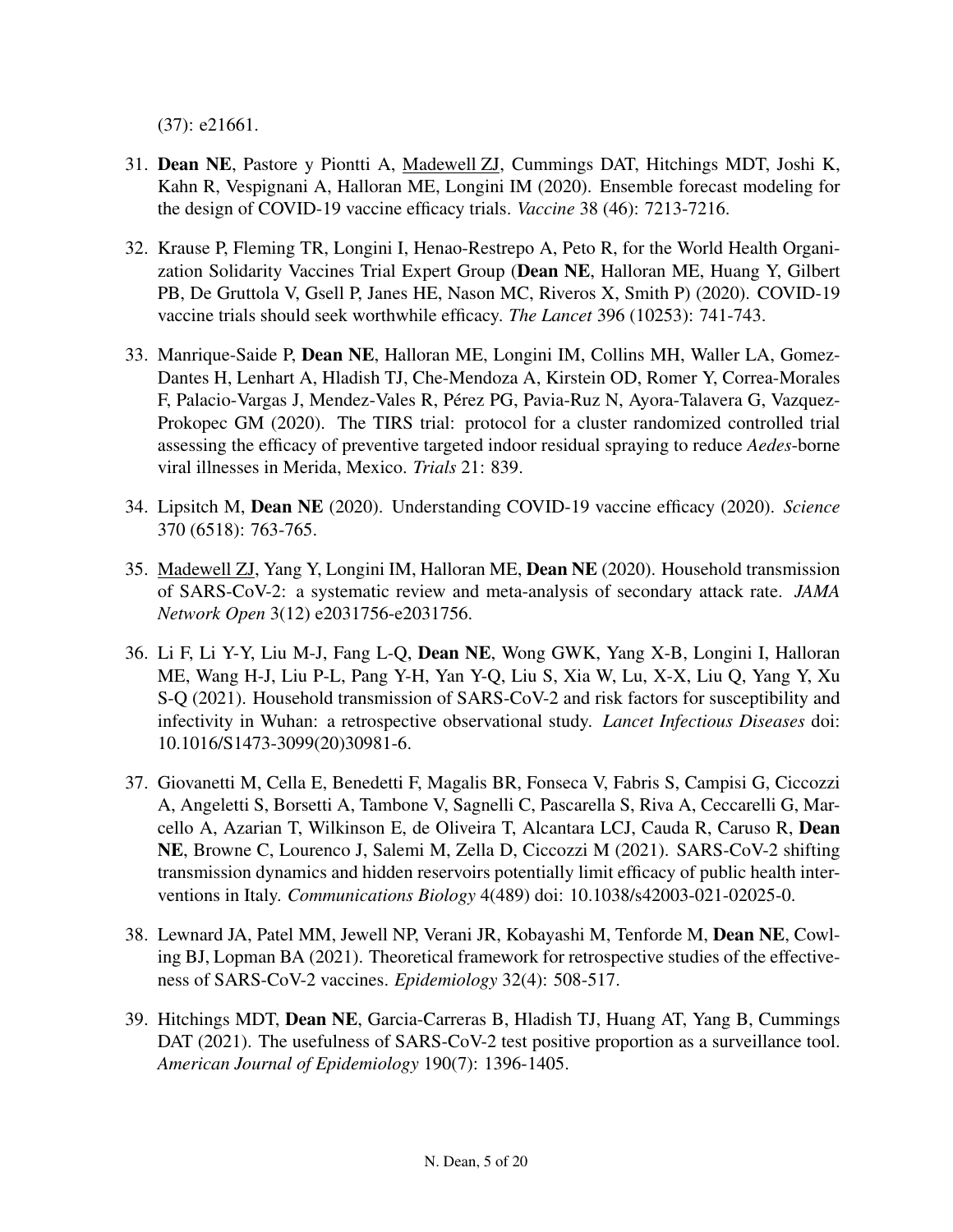- 40. Madewell ZJ, Pastore y Piontti A, Zhang Q, Burton N, Yang Y, Longini IM, Halloran ME, Vespignani A, Dean NE (2021). Using simulated infectious disease outbreaks to guide the design of individually randomized vaccine trials. *Clinical Trials* doi.org/10.1177/17407745211028898.
- 41. Madewell ZJ, Yang Y, Longini IM, Halloran ME, Dean NE (2021). Factors Associated With Household Transmission of SARS-CoV-2: An Updated Systematic Review and Metaanalysis. *JAMA Network Open* 4(8) e2122240-e2122240.
- 42. Madewell ZJ, Dean NE, Berlin JA, Coplan PM, Davis KJ, Struchiner CJ, Halloran ME (2021). Challenges of evaluating and modeling vaccination in emerging infectious diseases. *Epidemics* 37: 100506.
- 43. Davis JT, Chinazzi M, Perra N, Mu K, Pastore y Piontti A, Ajelli M, Dean NE, Gioannini C, Litvinova M, Merler S, Rossi L, Sun K, Xiong X, Longini IM, Halloran ME, Viboud C, Vespignani A (2021). Cryptic transmission of SARS-CoV-2 and the first COVID-19 wave. *Nature* 600(7887): 127-132.
- 44. Dat VC, Anh NTL, Nghia KV, Linh NT, Thu HHK, Tam TTM, Ton T, Anh LQ, Phuc ND, Huong PTT, Nhan DT, Hai NH, Bertagnolio S, Crisp A, Inzaule S, Dean NE, Jordan MR, Nguyen VTT (2022). The prevalence of pre-treatment and acquired HIV drug resistance in Vietnam: a nationally representative survey, 2017-2018. *Journal of the International AIDS Society* 25(2): e25857.
- 45. Dean NE, Longini IM (2022). The ring vaccination trial design for the estimation of vaccine efficacy and effectiveness during infectious disease outbreaks. *Clinical Trials* 17407745211073594.
- 46. Koelle K, Martin MA, Antia R, Lopman B, Dean NE (2022). The changing epidemiology of SARS-CoV-2. *Science* 375(6585): 1116-1121.
- 47. Dean EW, Dean NE, Wright TW, Hao KA, Schoch BS, Farmer KW, Struk AM, King JK (2022). Clinical outcomes related to glenosphere overhang in reverse shoulder athroplasty using a lateralized humeral design. textitJournal of Shoulder and Elbow Surgery doi: 10.1016/j.jse.2022.03.014.
- 48. Cerqueira-Silva T, Andrews JR, Boaventura VS, Ranzani OT, de Araújo Oliveira V, Paixão ES, Bertoldo Júnior J, Mota Machado T, Hitchings MDT, Dorion M, Lind ML, Penna GO, Cummings DAT, Dean NE, Loureiro Werneck G, Pearce N, Barreto ML, Ko AI, Croda J, Barral-Netto M (2022). Effectiveness of CoronaVac, ChAdOx1 nCoV-19, BNT162b2, and Ad26. COV2. S among individuals with previous SARS-CoV-2 infection in Brazil: a testnegative, case-control study. *Lancet Infectious Diseases* doi: 10.1016/S1473-3099(22)00140- 2. *\*Published with invited commentary.*
- 49. Madewell ZJ, Yang Y, Longini IM, Halloran ME, Dean NE. Household Secondary Attack Rates of SARS-CoV-2 by Variant and Vaccination Status: An Updated Systematic Review and Meta-analysis. JAMA Netw Open. 2022;5(4):e229317. doi: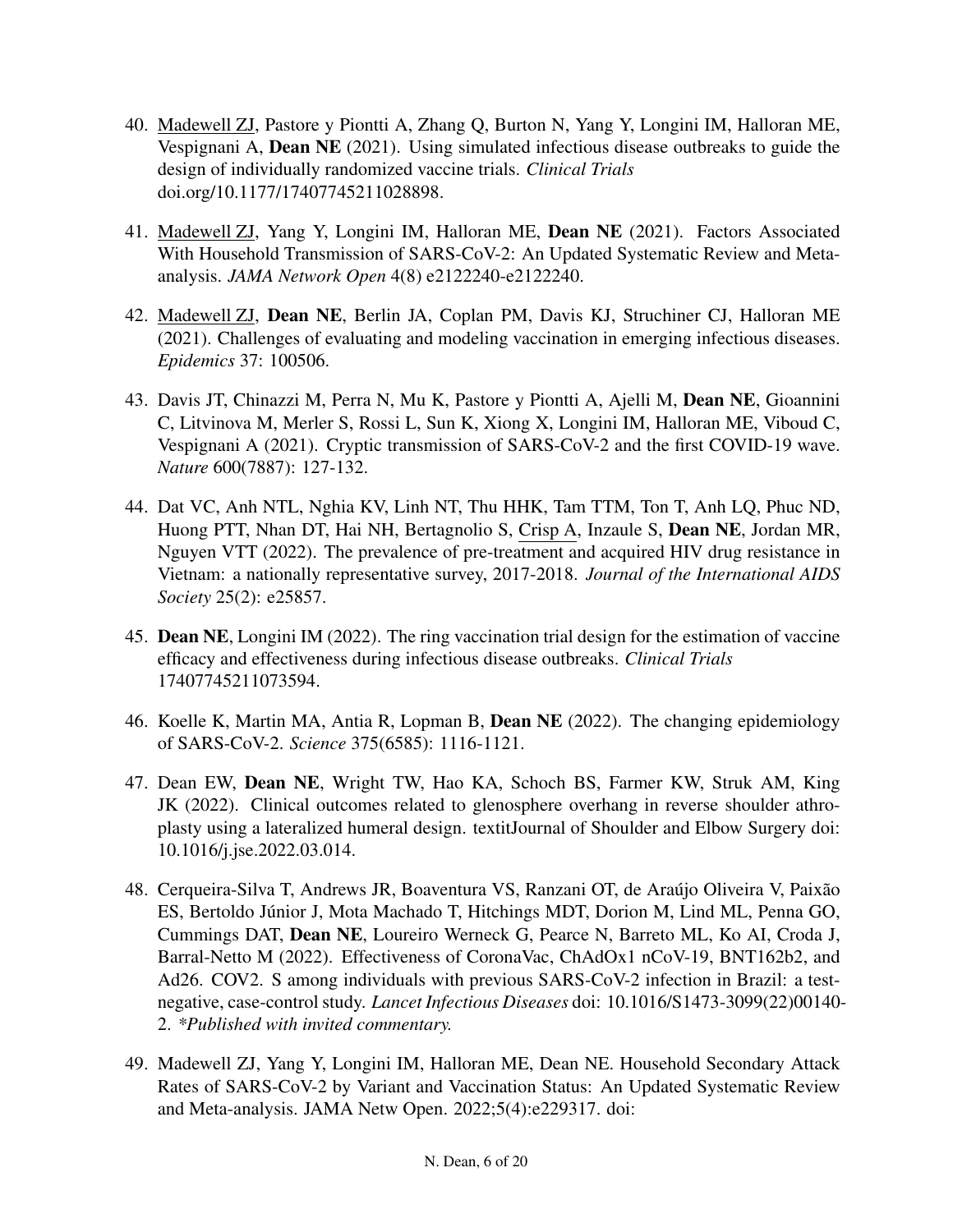10.1001/jamanetworkopen.2022.9317

- 50. Hitchings MDT, Lewnard JA, Dean NE, Ko AI, Ranzani OT, Andrews JR, Cummings DAT (2022). Use of recently vaccinated individuals to detect bias in test-negative case-control studies of COVID-19 vaccine effectiveness. In press at *Epidemiology*.
- 51. Aleta A, Martin-Corral D, Bakker MA, Pastore y Piontti A, Ajelli M, Litvinova M, Chinazzi M, Dean NE, Halloran ME, Longini IM, Pentland A, Vespignani A, Moreno Y, Moro E (2020). Quantifying the importance and location of SARS-CoV-2 transmission events in large metropolitan areas. In press at *Proceedings of the National Academy of Sciences.* Preprint at doi: 10.1101/2020.12.15.20248273.
- \* denotes equal contribution. Underline denotes postdoctoral or student trainee.

## Editorials and Commentaries

- 1. Longini IM, Egger M, Dean NE, Edmunds WJ, Henao-Restrepo AM, on behalf of the study steering group (2015). Ebola vaccination – Authors' reply. *The Lancet* 386(10012): 2480.
- 2. Dean NE (2019). Letter to the Editor. RE: "Measurement of vaccine direct effects under the test-negative design." *American Journal of Epidemiology* 188 (4), 806-810.
- 3. Ogburn EL, Bierer BE, Brookmeyer R, Choirat C, Dean NE, De Gruttola V, Ellenberg SS, Halloran ME, Hanley DF, Lee JK, Wang R, Scharfstein DO (2020). Aggregating data from COVID-19 trials. *Science* Jun 12;368(6496): 1198-1199.
- 4. Dean NE (2021). COVID vaccination studies: plan now to pool data, or be bogged down in confusion. *Nature* 591(7849): 179.
- 5. Dean NE (2021). Statistical successes and failures during the COVID-19 pandemic: Comments on Ellenberg and Morris. *Statistics in Medicine* 40(11): 2515-2517.
- 6. Dean NE (2021). Hospital admissions due to COVID-19 in Scotland after one dose of vaccine. *The Lancet* 397(10285): 1601-1603.
- 7. Dean NE\*, Hogan JW\*, Schnitzer ME\* (2021). Covid-19 vaccine effectiveness and the test-negative design. *New England Journal of Medicine*. DOI: 10.1056/NEJMe2113151.
- 8. Dean NE, Yang Y (2021). Discussion of "Regression Models for Understanding COVID-19 Epidemic Dynamics with Incomplete Data." *Journal of the American Statistical Association* 116(536): 1587-1590.
- 9. Dean NE (2022). Tracking COVID-19 infections: time for a change. *Nature* 602(85).
- 10. Dean NE, Halloran ME (2022). Protecting the herd with vaccination. *Science* 375(6585): 1088-1089.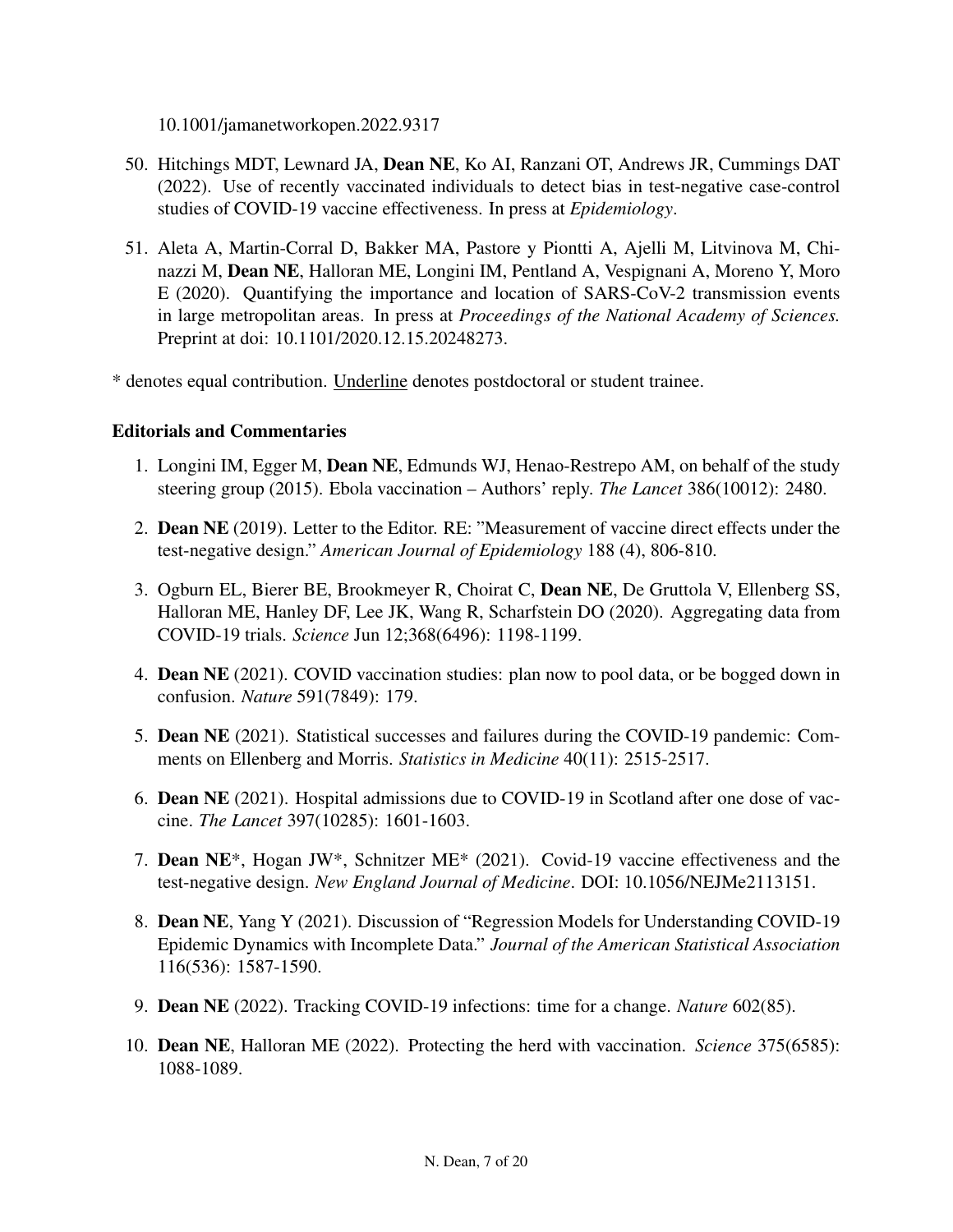## Pre-Prints

Yang Y, Lu Q, Liu M, Wang Y, Zhang A, Jalali N, Dean N, Longini I, Halloran ME, Xu B, Zhang X, Wang L, Liu W, Fang L (2020). Epidemiological and clinical features of the 2019 novel coronavirus outbreak in China. *medRxiv.* doi: 10.1101/2020.02.10.20021675.

Shapiro J, Dean NE, Madewell ZJ, Yang Y, Halloran ME, Longini IM (2021). Efficacy estimates for various COVID-19 vaccines: What we know from the literature and reports. *medRxiv.* doi: https://doi.org/10.1101/2021.05.20.21257461.

Hitchings M, Ranzani O, Lind ML, Dorion M, D'Agostino TL, Cardo de Paula R, Pereirade Paula OF, Moura de Villela EF, Torres MSS, Barbosa de Oliveira SS, Schulz W, Almiron M, Said R, Dias de Oliveira R, Vieira da Silva P, Navegantes de Araujo, Gorinchteyn JC, Dean NE, Andrews JR, Cummings DAT, Ko AI, Croda J (2021). Change in COVID-19 risk over time following vaccination with CoronaVac: A test-negative case-control study. *medRxiv.* doi: https://doi.org/10.1101/2021.12.23.21268335.

Lind ML, Robertson AJ, Silva J, Warner F, Coppi AC, Price N, Duckwall C, Sosensky P, Di Giuseppe EC, Borg R, Fofana MO, Ranzani OT, Dean NE, Andrews JR, Croda J, Iwasaki A, Cummings DAT, Ko AI, Hitchings MDT, Schulz WL (2022). Effectiveness of Primary and Booster COVID-19 mRNA Vaccination against Omicron Variant SARS-CoV-2 Infection in People with a Prior SARS-CoV-2 Infection. *medRxiv*. doi: https://doi.org/10.1101/2022.04.19.22274056

#### Other Publications

World Health Organization (coauthor Dean NE) (2014). HIV Drug Resistance Concept Note – Surveillance of HIV drug resistance in adults receiving antiretroviral therapy (acquired HIV drug resistance). *http://www.who.int/hiv/topics/drugresistance/protocols/en/*

World Health Organization (coauthor Dean NE) (2014). HIV Drug Resistance Concept Note – Surveillance of HIV drug resistance in adults initiating antiretroviral therapy (pretreatment HIV drug resistance). *http://www.who.int/hiv/topics/drugresistance/protocols/en/*

World Health Organization (coauthor **Dean NE**) (2016). Global report on early warning indicators of HIV drug resistance: Technical report. *http://www.who.int/hiv/pub/drugresistance/ ewi-hivdr-2016/en/*

World Health Organization (coauthor **Dean NE**) (2017). Guidance for sampling ART clinics in countries combining surveillance of pre-treatment HIV drug resistance and acquired HIV drug resistance at 12 and 48+ months. *http://www.who.int/hiv/pub/drugresistance/hivdrsampling-guidance-2017/en/*

World Health Organization (coauthor **Dean NE**) (2017). Surveillance of HIV drug resistance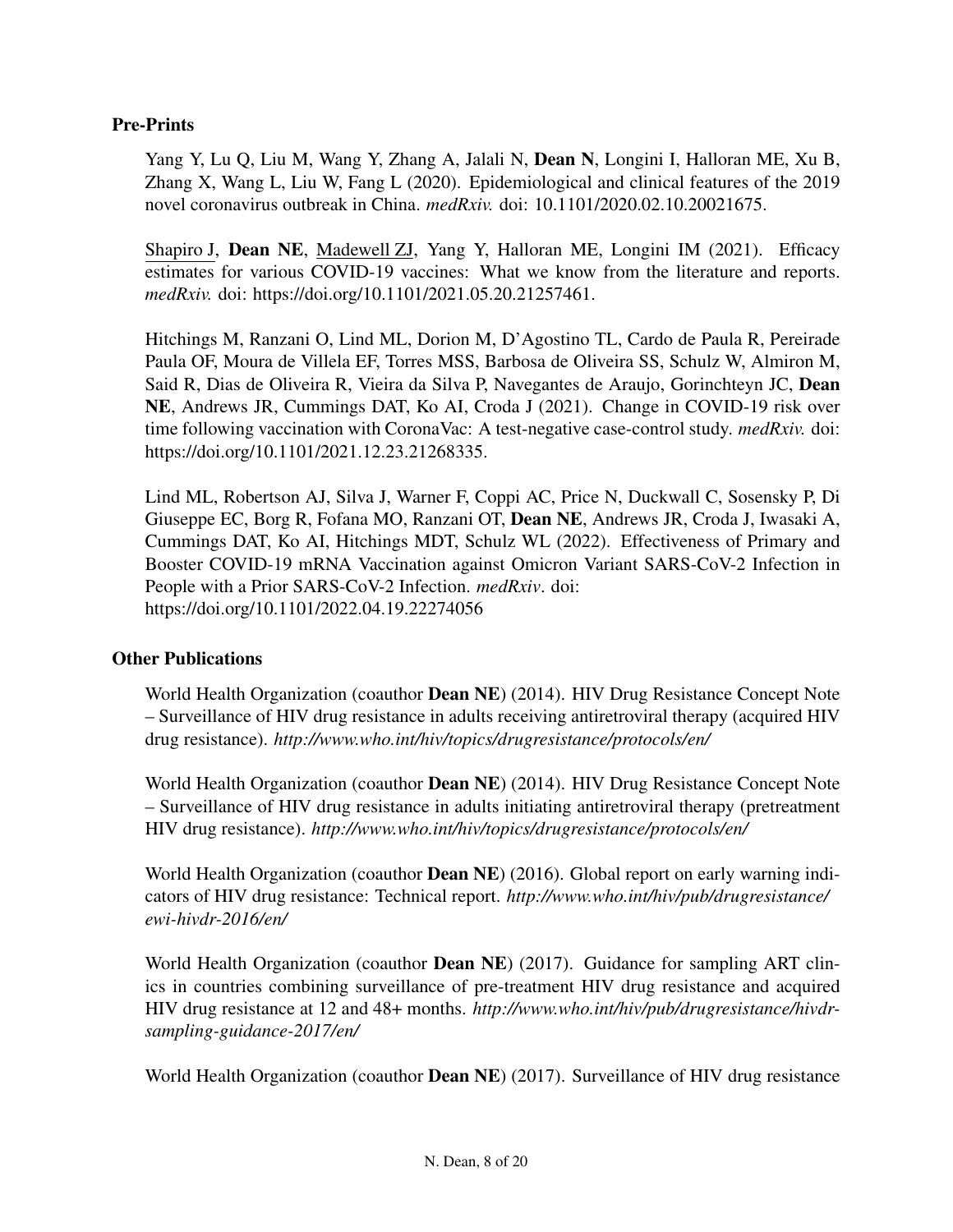in children newly diagnosed with HIV by early infant diagnosis - Concept note. *http://www.who.int/hiv/pub/drugresistance/hivdr-concept-note-2017/en/*

World Health Organization (lead author Dean NE) (2017). Informing Vaccination Programs: A Guide to the Design and Conduct of Dengue Serosurveys. *http://www.who.int/immunization/research/development/dengue serosurveys/en/*

## Software & Technical Tools

World Health Organization (developed by Dean NE) (2014). Excel-based sample size calculators to design pre-treatment HIV drug resistance (PDR) surveys.

World Health Organization (developed by Dean NE) (2014). Excel-based sample size calculators to design acquired HIV drug resistance (ADR) surveys.

World Health Organization (developed by Dean NE) (2014). Excel-based sample size calculators to design concurrent PDR and ADR surveys. *http://www.who.int/hiv/topics/drugresistance/protocols/en/*

## HONORS AND AWARDS

| Leadership Academy, Committee of Presidents of Statistical Societies                                                      | 2022 |
|---------------------------------------------------------------------------------------------------------------------------|------|
| Finalist, Early Career Award for Public Engagement with Science, American<br>Association for the Advancement of Science   | 2021 |
| Winner, Provost's Excellence Award for Assistant Professors, University of<br>Florida                                     | 2020 |
| 50 Experts to Trust in a Pandemic, Elemental by Medium                                                                    | 2020 |
| Winner, Do-Bui Travel Award for promising early career researchers, Caucus<br>for Women in Statistics                     | 2019 |
| Recipient, Travel Award, Women in Statistics & Data Science Conference,<br><b>National Science Foundation</b>             | 2016 |
| Winner, Edward C. Bryant scholarship for an outstanding student in survey<br>statistics, American Statistical Association | 2013 |
| Honorable Mention, Gertrude M. Cox scholarship for women students in<br>statistics, American Statistical Association      | 2013 |
| Recipient, Department of Biostatistics Certificate of Distinction in Teaching,<br>Harvard University                      | 2012 |
| Overall and Student Winner, Modeling & Prediction RAB Poster Award,<br><b>ENAR Spring Meeting, Washington DC</b>          | 2012 |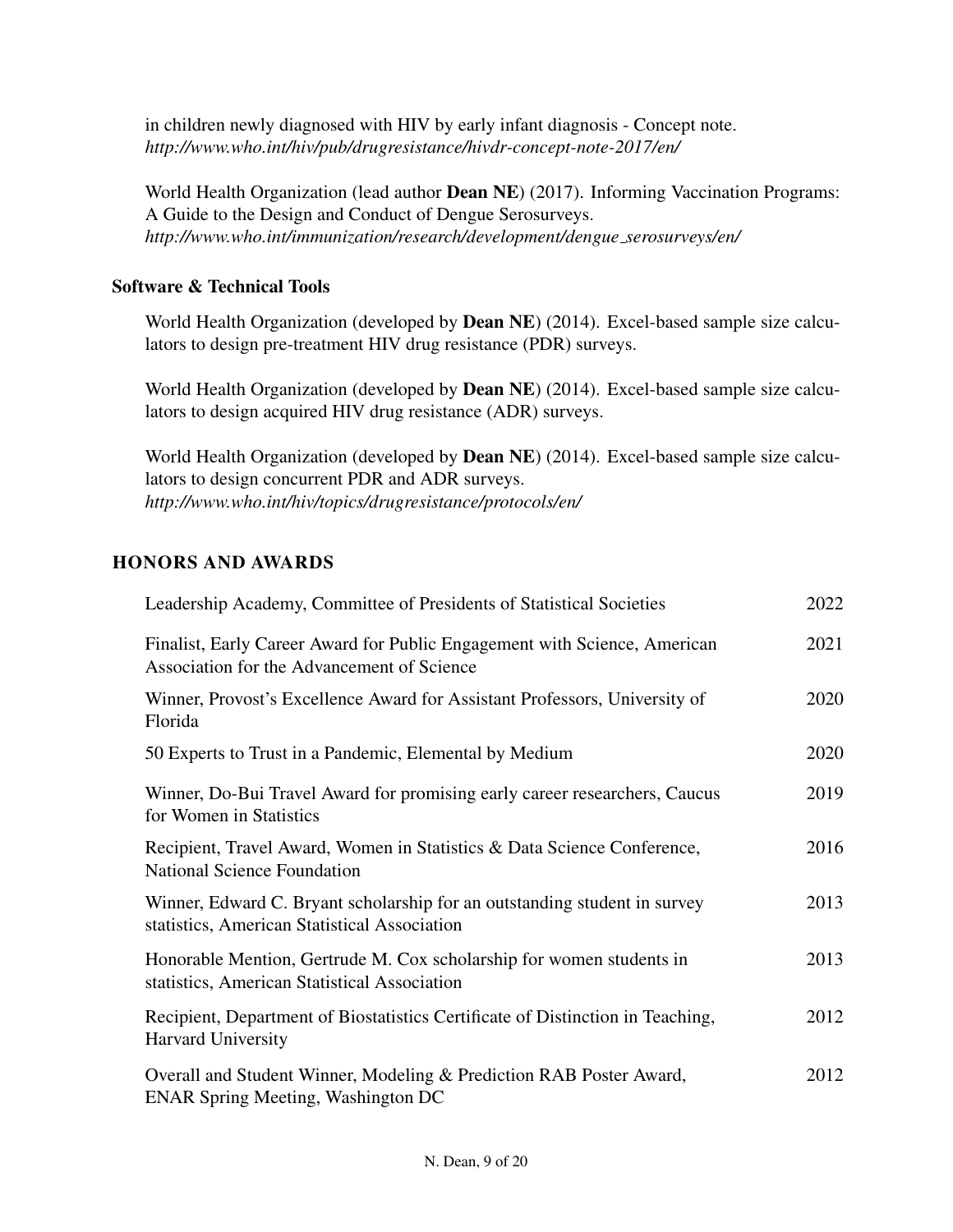| Winner, John E. Alman Award in Statistics, Department of Mathematics $\&$<br><b>Statistics, Boston University</b> | 2009      |
|-------------------------------------------------------------------------------------------------------------------|-----------|
| Inductee, Phi Beta Kappa Society, Boston University                                                               | 2009      |
| Trustee Scholar (full-tuition merit scholarship), Boston University                                               | 2005-2009 |
| Corporate National Merit Scholar, Osram Sylvania                                                                  | 2005-2009 |
| College Scholar, College of Arts & Sciences, Boston University                                                    | 2008      |
| Distinguished Sophomore, College of Arts & Sciences, Boston University                                            | 2006      |

# FUNDED RESEARCH GRANTS & CONTRACTS

## Current Projects

R01-AI139761 (PI Dean NE), NIH/NIAID "*Design and Analysis of Vaccine Trials for Emerging Infectious Disease Threats*" 08/2018 – 07/2023 Role: Principal Investigator

U01-AI148069 (PI Vazquez-Prokopec G), NIH/NIAID "*Quanitifying the Epidemiological Impact of Targeted Indoor Residual Spraying on Aedesborne Diseases*" 04/2020 – 03/2025 Role: Co-Investigator

Contract, Emergent Biosolutions "*Chikungunya Vaccine Efficacy Trial Planning*" 09/2020 – Present Role: Expert Consultant

## Completed Projects

R56-AI148284 (MPI Halloran ME, Longini IM, Vespignani A), NIH/NIAID "*Mathematical and Statistical Methods for the Control of Global Infectious Disease Threats*" 09/2020 – 08/2021 Role: Co-Investigator

Award 2028221 (PI Prosperi M), NSF "*RAPID: Dynamic Identification of SARS-COV-2 Transmission Epicenters in Presence of Spatial Heterogeneity (COV-DYNAMITE)*" 04/2020 – 03/2021 Role: Co-Principal Investigator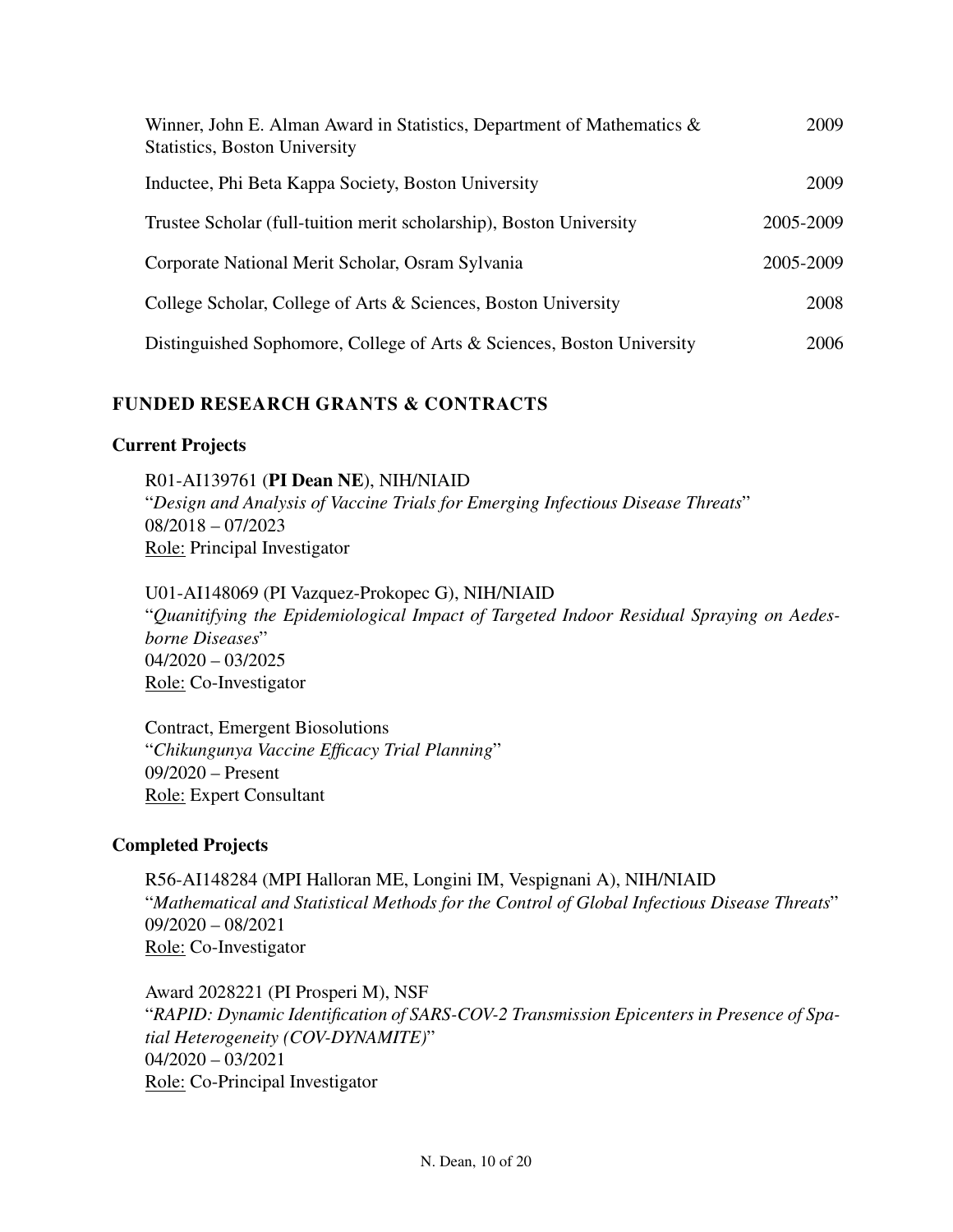Contract (PI Dean NE), World Health Organization "*Vaccine Clinical Evaluation in Public Health Emergencies*" 07/2017 – 09/2017 Role: Principal Investigator

Contract (PI Dean NE), World Health Organization "*Dengue Vaccine Seroprevalence Surveys*"

08/2016 – 01/2017 Role: Principal Investigator

U54-GM111274 (PI Halloran ME), NIH/NIGMS "*Modeling of Infectious Disease Agent Study Centers for Excellence Center for Statistics and Quantitative Infectious Diseases*" 2017 – 2018 Role: Postdoctoral Associate

R37-AI032042 (PI Halloran ME), NIH/NIAID "*Methods for Evaluating Vaccine Efficacy*"  $2015 - 2018$ Role: Postdoctoral Associate

Contract (PI Longini IM), World Health Organization "*Statistical analysis of the Ebola ring vaccine trial in Guinea*"  $2015 - 2016$ Role: Postdoctoral Associate

R01-AI097015 (PI Pagano M), NIH/NIAID "*Accurate and Efficient Measures for HIV Incidence*"  $2013 - 2014$ Role: Graduate Student Trainee

T32-AI007358 (PI Pagano M), NIH/NIAID "*Biostatistics/Epidemiology Training Grant in AIDS*"  $2009 - 2013$ Role: Graduate Student Trainee

## TEACHING EXPERIENCE

#### Short Courses

ENAR Tutorial, "How to Measure Vaccine Effectiveness" 2021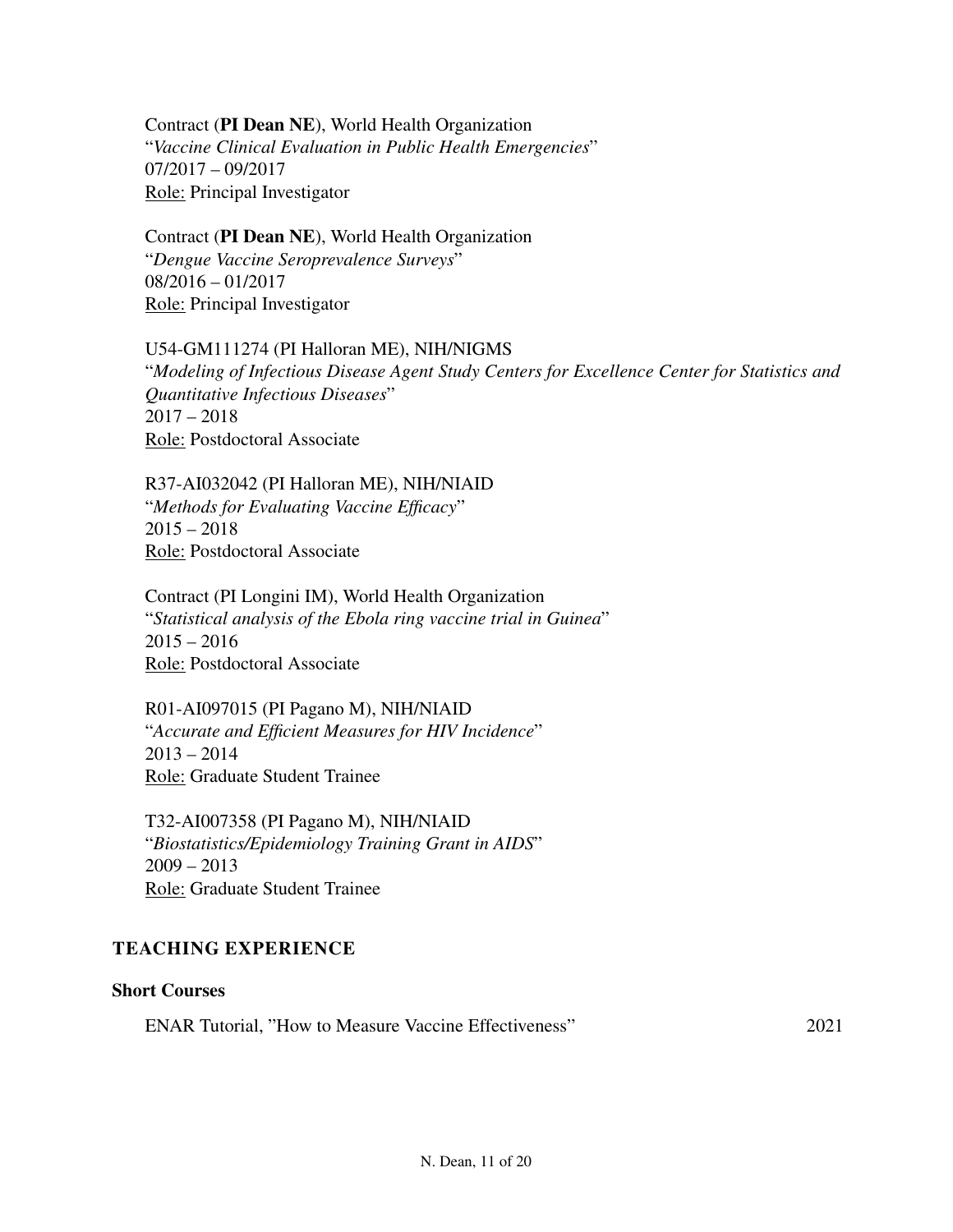## University of Florida

| PHC6059: Introduction to Applied Survival Analysis                   | 2018–2020     |  |  |
|----------------------------------------------------------------------|---------------|--|--|
| STA6177/PHC6937: Applied Survival Analysis                           | 2017          |  |  |
| PHC4094: Intro to Biostatistics for Health Science and Public Health | 2016          |  |  |
| <b>Harvard University</b> (as graduate teaching assistant)           |               |  |  |
| Problem Solving in Advanced Statistics                               | 2012–2013     |  |  |
| BIO210: Analysis of Rates and Proportions                            | 2013          |  |  |
| BIO287: Public Health Surveillance                                   | 2013          |  |  |
| BIO507: Quantitative Methods for Monitoring & Evaluation             | 2012          |  |  |
| BIO206: Introductory Statistics for Medical Research                 | 2012          |  |  |
| <b>BIO201:</b> Introduction to Statistical Methods                   | $2010 - 2011$ |  |  |

## ADVISING

#### Postdoctoral Associates

- 1. Zachary Madewell (2020-2021, completed)
- 2. Avnika Amin (2021-Present)

#### Doctoral Students at Emory Universiy

1. Julia Shapiro (PhD, Biostatistics, active)

#### Doctoral Students at University of Florida

- 1. Yanan Huo (PhD, Biostatistics, completed 2021)
- 2. Amy Crisp (PhD, Biostatistics, active)

#### Doctoral Committees at University of Florida

- 1. Rachel Zahigian (PhD, Biostatistics, completed 2019)
- 2. Neda Jalali (PhD, Biostatistics, completed 2021)
- 3. Ashton Creasy (PhD, Environmental & Global Health, completed 2022)

## PRESENTATIONS

#### Invited In-Person Seminars

| University of North Carolina Chapel Hill, Department of Biostatistics (future) | 2022 |
|--------------------------------------------------------------------------------|------|
| Johns Hopkins University, Department of Biostatistics                          | 2022 |
| <b>Boston University, Public Health Conversations</b>                          | 2022 |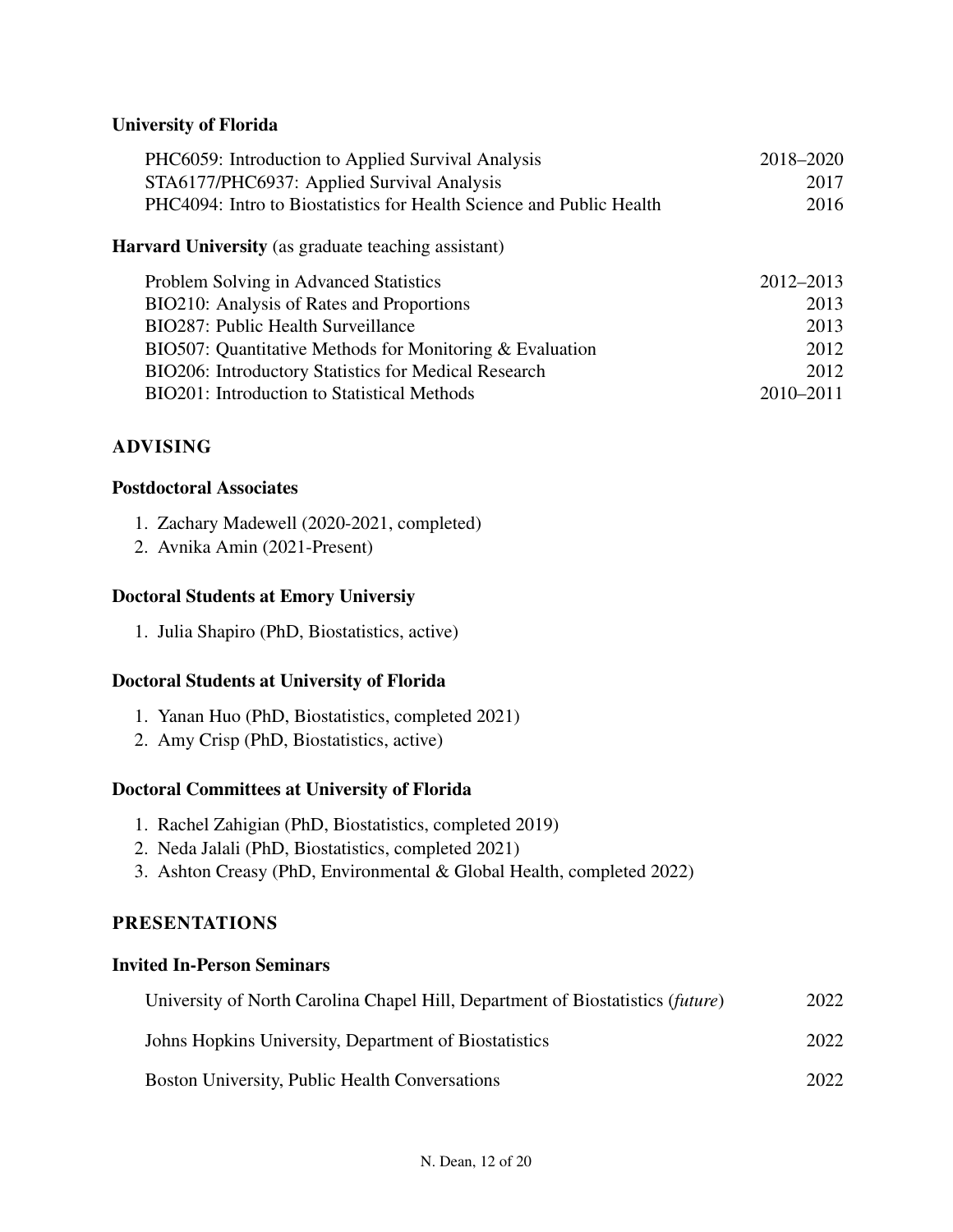| Harvard University, Infectious Disease Epidemiology and the Center for<br>Communicable Disease Dynamics       | 2019 |
|---------------------------------------------------------------------------------------------------------------|------|
| <b>Invited Virtual Seminars</b>                                                                               |      |
| University of Massachusetts Amherst, Department of Biostatistics and<br>Epidemiology                          | 2022 |
| Fred Hutch Cancer Research Center, Vaccine and Infectious Disease Division                                    | 2021 |
| Cincinnati Children's Hospital, Divisions of Biomedical Informatics,<br><b>Biostatistics amd Epidemiology</b> | 2021 |
| University of Pennsylvania, Department of Biostatistics, Epidemiology and<br>Informatics                      | 2021 |
| National Institute of Allergy & Infectious Diseases, Biostatistics Branch                                     | 2021 |
| Florida International University, Department of Biostatistics                                                 | 2021 |
| Emory University, Department of Biostatistics & Bioinformatics                                                | 2021 |
| McGill University, Department of Epidemiology, Biostatistics and<br>Occupational Health                       | 2021 |
| University of Florida, Division and Infectious Diseases and Global Medicine<br>(virtual)                      | 2021 |
| University of Florida, Emerging Pathogens Institute                                                           | 2020 |
| Yale University, Department of Epidemiology of Microbial Diseases                                             | 2020 |
| New York University Skirball Institute of Biomolecular Medicine<br>(Trainee-nominated speaker)                | 2020 |
| University of Florida, Informatics Institute                                                                  | 2020 |
| Dana Farber Cancer Institute, Department of Data Science                                                      | 2020 |
| Brown University, Data Science Initiative                                                                     | 2020 |
| <b>Invited Virtual Symposiums</b>                                                                             |      |
| London School of Hygiene and Tropical Medicine Symposium                                                      | 2022 |
| <b>Isaac Newton Institute for Mathematical Sciences</b>                                                       | 2021 |
| National Institute of Statistical Sciences & Merck Meetup on Design of<br><b>COVID Vaccine Trials</b>         | 2021 |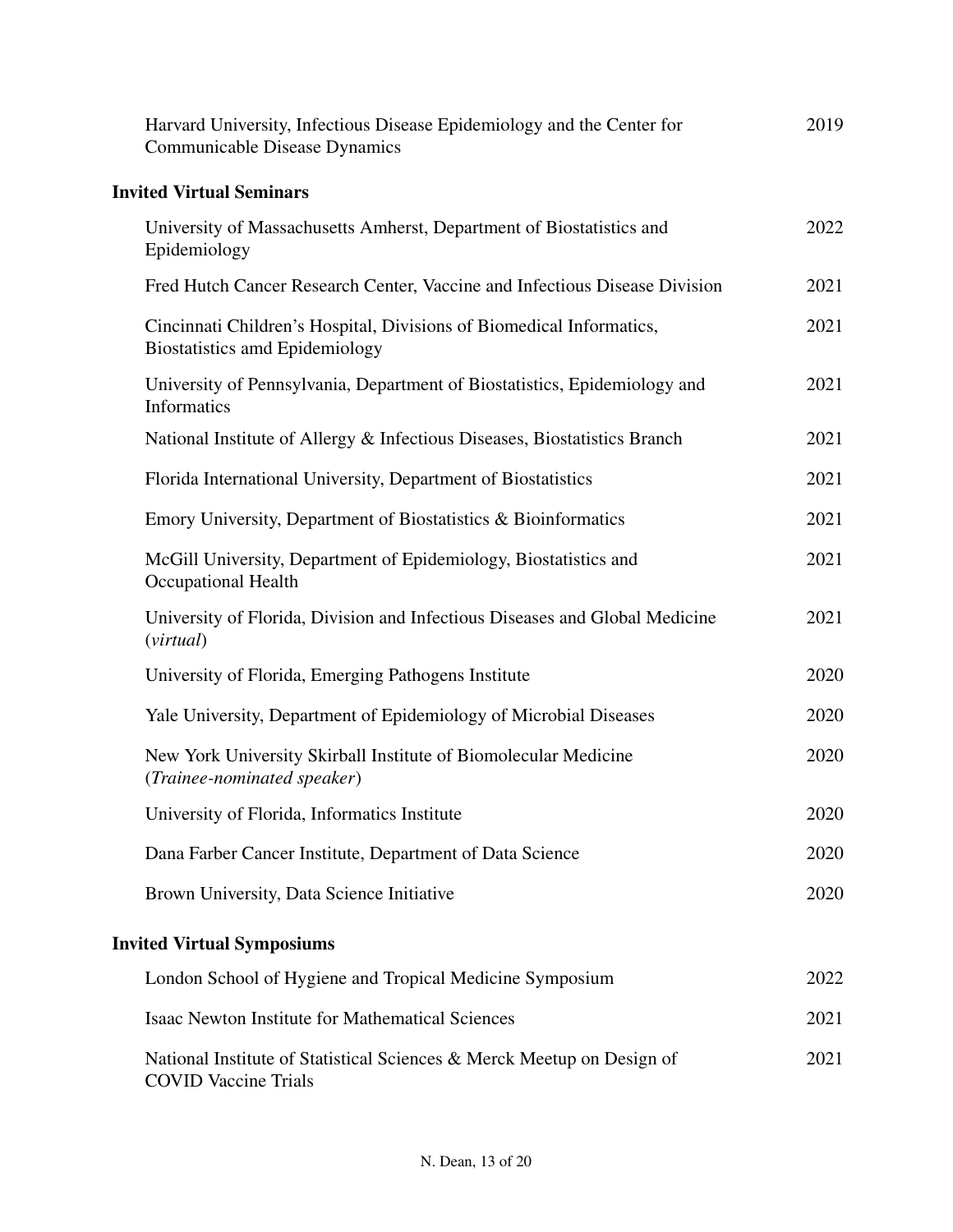| National Academies Workshiop on Allocation of COVID-19 Moncolonal<br>Therapies and Other Novel Therapeutics     | 2020 |
|-----------------------------------------------------------------------------------------------------------------|------|
| 6th Seattle Symposium in Biostatistics, University of Washington                                                | 2020 |
| Molecular Biotechniology Training Program Symposium, North Carolina<br><b>State</b>                             | 2020 |
| Dana Farber Cancer Institute, Marvin Zelen Zoomposium                                                           | 2020 |
| <b>Invited Panels on Science Communication</b>                                                                  |      |
| Ecology and Evolution of Infectious Diseases Conference                                                         | 2022 |
| Wake Forest Conference on Analytics Impact                                                                      | 2022 |
| National Institute of Statistical Sciences Graduate Student Research<br>Conference                              | 2022 |
| <b>STAT News, STAT Summit</b>                                                                                   | 2021 |
| <b>Joint Statistical Meetings</b>                                                                               | 2021 |
| Society for Benefit-Cost Analysis Annual Conference                                                             | 2021 |
| ENAR Webinar Series, "Role of Statisticians in a Pandemic"                                                      | 2020 |
| University Research Magazine Association Conference                                                             | 2020 |
| <b>Conference Invited Presentations</b>                                                                         |      |
| Joint Statistical Meetings, Invited JASA Paper Discussant, Virtual Event                                        | 2021 |
| 13th Annual Conference on Statistical Issues in Clinical Trials, University of<br>Pennsylvania, Philadelpha, PA | 2021 |
| COVID-19 Dynamics and Evolution Virtual Conference, UC San Diego                                                | 2020 |
| <b>ENAR Spring Meeting, Virtual Event</b>                                                                       | 2021 |
| National Foundation for Infectious Diseases Annual Conference in<br>Vaccinology, Virtual Event                  | 2020 |
| Joint Statistical Meetings, Denver, CO                                                                          | 2019 |
| Modeling of Infectious Disease Agents Study (MIDAS) Network Annual<br>Meeting, Bethesda, MD                     | 2019 |
| IISA International Conference on Statistics, Gainesville, FL                                                    | 2018 |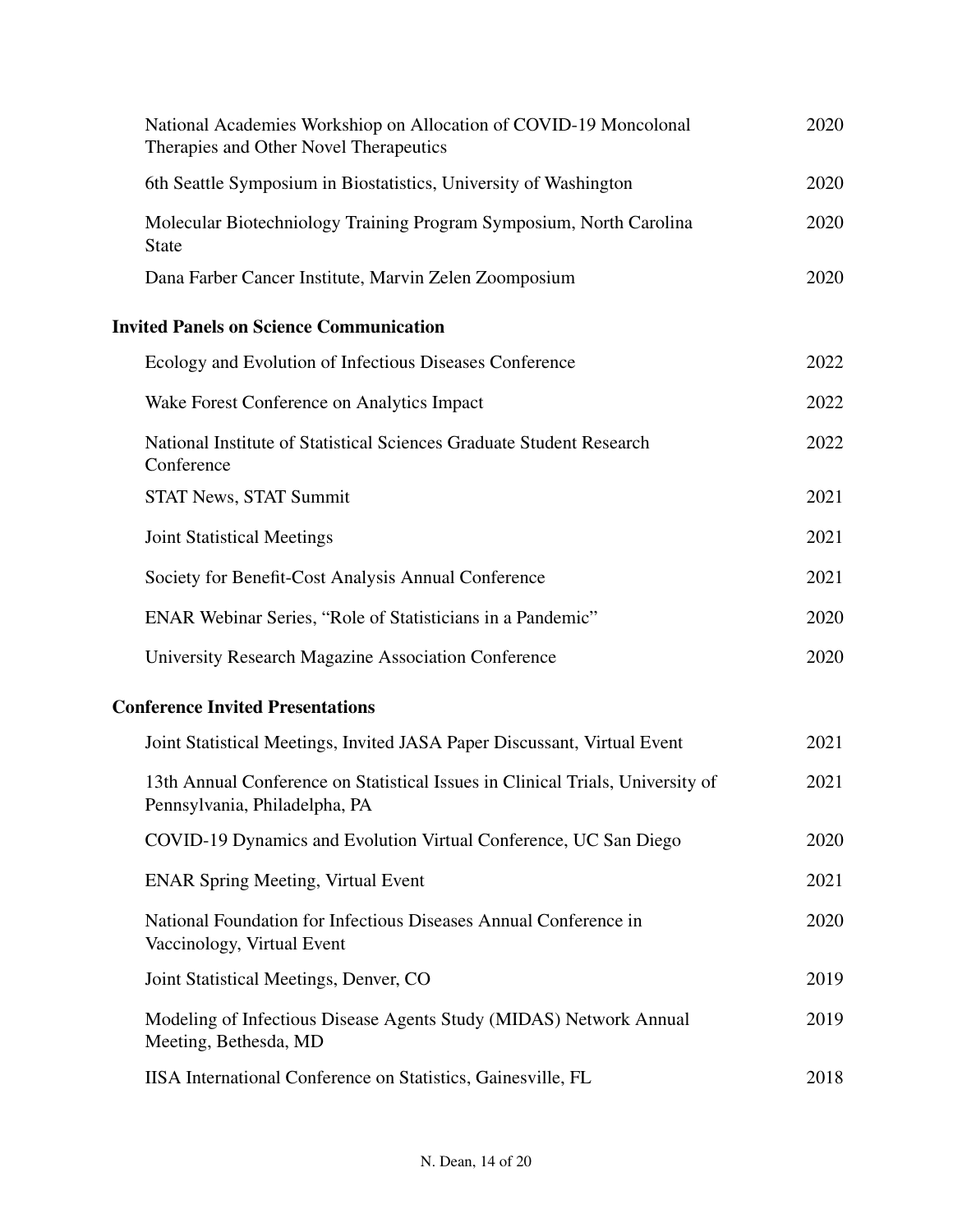| MIDAS Network Meeting, Reston, VA                                                                                                                                              | 2016                         |  |  |
|--------------------------------------------------------------------------------------------------------------------------------------------------------------------------------|------------------------------|--|--|
| <b>ENAR Spring Meeting, Austin, TX</b>                                                                                                                                         | 2016                         |  |  |
| <b>Conference Contributed Presentations</b>                                                                                                                                    |                              |  |  |
| ENAR Spring Meeting, Philadelphia, PA                                                                                                                                          | 2019                         |  |  |
| Joint Statistical Meetings, Chicago, IL                                                                                                                                        | 2016                         |  |  |
| Epidemics 5, Clearwater, FL                                                                                                                                                    | 2015                         |  |  |
| <b>ENAR Spring Meeting, Baltimore, MD</b>                                                                                                                                      | 2014                         |  |  |
| Joint Statistical Meetings, Montreal, Canada                                                                                                                                   | 2013                         |  |  |
| ENAR Spring Meeting, Orlando, FL                                                                                                                                               | 2013                         |  |  |
| <b>Selected Other Presentations</b>                                                                                                                                            |                              |  |  |
| "COVID-19 in Georgia: Where do we stand? Public health and economic<br>implications." Emory University Board of Visitors                                                       | 2021                         |  |  |
| "Framework on accumulating evidence across outbreaks." World Health<br>Organization's Blueprint 5th consultation on clinical trial design. Geneva,<br>Switzerland              | 2018                         |  |  |
| "Recommended Guidelines for Dengue Serosurveillance." WHO<br>Immunization and vaccines related implementation research advisory<br>committee meeting (IVIR-AC), Annecy, France | 2017                         |  |  |
| "Surveillance of Pre-Treatment & Acquired HIV Drug Resistance."<br>- Geneva, Switzerland<br>- Port of Spain, Trinidad and Tobago<br>- Brasilia, Brazil<br>- Kunming, China     | 2015<br>2014<br>2013<br>2013 |  |  |

## PROFESSIONAL SERVICE

# Peer Review

Journal Reviewer, Statistics: *Biometrics; Biostatistics; Clinical Trials; Communications in Statistics - Simulation and Computation; JASA; Statistical Methods in Medical Research; Statistics in Medicine*

Journal Reviewer, Applied: *BMJ; JAMA; The Lancet; Nature; NEJM; Science; AIDS Research and Human Retroviruses; American Journal of Epidemiology; Annals of Global Health;*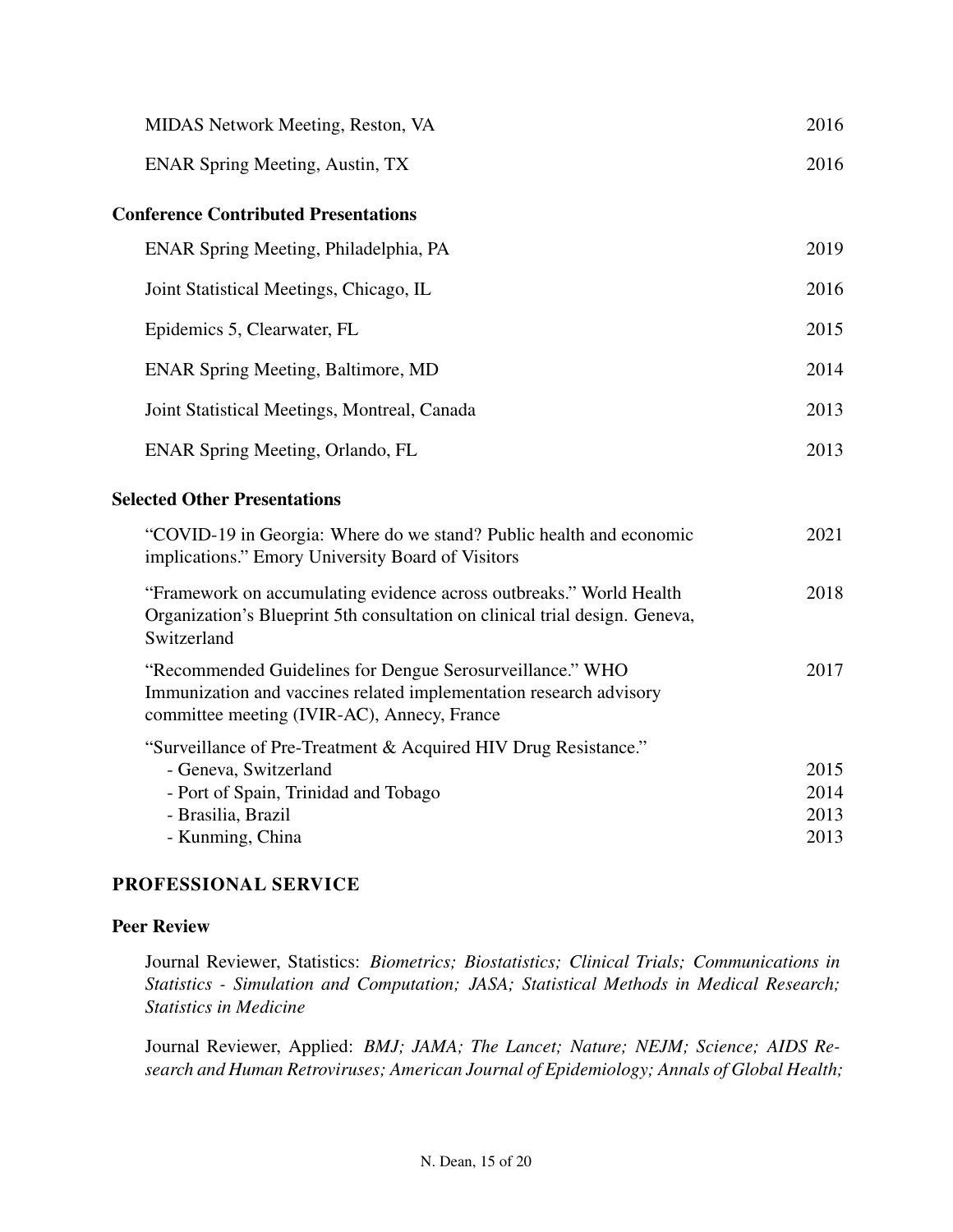*BMC Medicine; BMC Public Health; BMJ Open; Cell; Clinical Infectious Diseases; Clinical Trials; Current Drug Targets; Emerging Infectious Diseases; Epidemiology; Epidemiology & Infection; Health Security; International Journal of Epidemiology; Journal of Clinical Medicine; The Lancet Infectious Diseases; Nature Communications; Nature Medicine; Parasites & Vectors; PNAS; PLOS Neglected Tropical Diseases; Science Translational Medicine; Transactions of the Royal Society of Tropical Medicine and Hygiene; Vaccine*

Book Reviewer: *CRC Press, Wiley*

## Grant Review

| BMRD Study Section ad hoc reviewer, National Institutes of Health   | 2021 |
|---------------------------------------------------------------------|------|
| COVID-19 Rolling Call, UK Medical Research Council                  | 2020 |
| IRAP Infectious Disease Epidemiology, National Institutes of Health | 2020 |
| NIAID Special Emphasis Panel, National Institutes of Health         | 2019 |
| Peer Reviewed Medical Research Program, Department of Defense       | 2018 |
|                                                                     |      |

#### Service to the Profession

| Member, Communications Committee, Justice, Equity, Diversity and Inclusion 2021–Present<br>(JEDI) Outreach Group  |              |
|-------------------------------------------------------------------------------------------------------------------|--------------|
| Member, HIVResNET Monitoring & Surveillance Working Group, World<br><b>Health Organization</b>                    | 2018–Present |
| Member, R&D Blueprint for Action to Prevent Epidemics Clinical Trials<br>Working Group, World Health Organization | 2016–Present |
| Member, Professional Development Committee, Caucus for Women in<br><b>Statistics</b>                              | 2020-2021    |
| Advisory Board, COVID Tracking Project                                                                            | 2020-2021    |
| COVID-19 Data Science Webinar Organizing Committee, COPSS-NISS                                                    | 2020-2021    |
| Member, Newcomb Cleveland Prize Award Committee, American Association<br>for the Advancement of Science           | 2020         |
| Leader, Working Group on Dengue Serosurveillance for Vaccination Planning,<br>World Health Organization           | 2017         |
| <b>University Service</b>                                                                                         |              |

|  | Co-Director, Emory Advancing Vaccine Epidemiology (EAVE) | 2021–Present |
|--|----------------------------------------------------------|--------------|
|  |                                                          |              |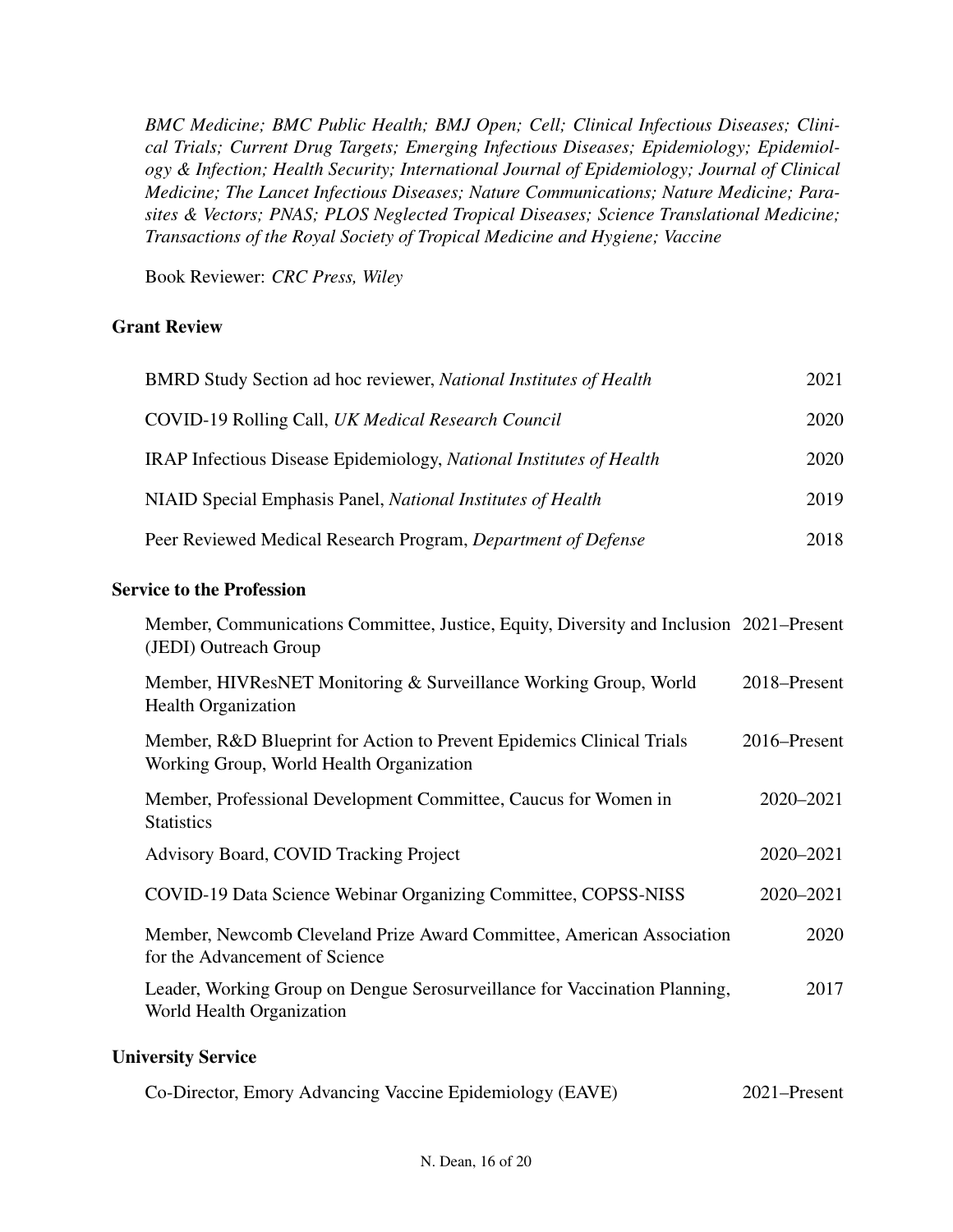| Member, Department of Biostatistics and Bioinformatics Recruitment<br>Committee, Emory University                                      | 2021-Present |
|----------------------------------------------------------------------------------------------------------------------------------------|--------------|
| Organizer, Quantitative Infectious Disease Working Group                                                                               | 2015-Present |
| Member, HIVResNET Monitoring & Surveillance Working Group, World<br><b>Health Organization</b>                                         | 2018–Present |
| Member, Department of Biostatistics Committee on Diversity, Equity &<br>Inclusion, University of Florida                               | 2020-2021    |
| Member, Department of Biostatistics Committee on Space, University of<br>Florida                                                       | 2018-2021    |
| Member, Strategic Planning Committee - Connecting our Undergraduate<br>Students to our Advanced Degree Programs, University of Florida | 2018         |
| Judge, Florida Statewide Graduate Student Research Symposium, Gainesville,<br>FL                                                       | 2016         |
| Judge, Three Minute Thesis (3MT), University of Florida                                                                                | 2016         |
| Judge, Graduate Student Research Day, University of Florida                                                                            | 2015         |
| Co-Coordinator, HIV Working Group Seminar Series, Department of<br>Biostatistics, Harvard University                                   | 2012-2013    |
| Chair, Department of Biostatistics Student Committee, Harvard University                                                               | 2012-2013    |
| Member, Department of Biostatistics Student Committee, Harvard University                                                              | 2009-2012    |

## PUBLIC ENGAGEMENT

#### Published Perspectives

Amin A, Dean NE (April 1, 2022). Florida's recommendation against the COVID-19 vaccine for kids was based on data. But that data was flawed. *Slate*.

Seung KJ, Dean NE (August 19, 2021). To vaccinate more Americans, lean into outbreaks *Stat News*.

**Dean NE, Madewell Z** (March 5, 2021). Understanding the spectrum of vaccine efficacy measures. *BMJ Opinion*.

Dean NE (November 16, 2020). COVID-19 Data Dives: Vaccine Efficacy: A Biostatistician's Primer. *Medscape*.

Dean NE (August 3, 2020). I'd Need Evidence Before I'd Get a Covid-19 Vaccine. It Doesn't Exist Yet. *New York Times*.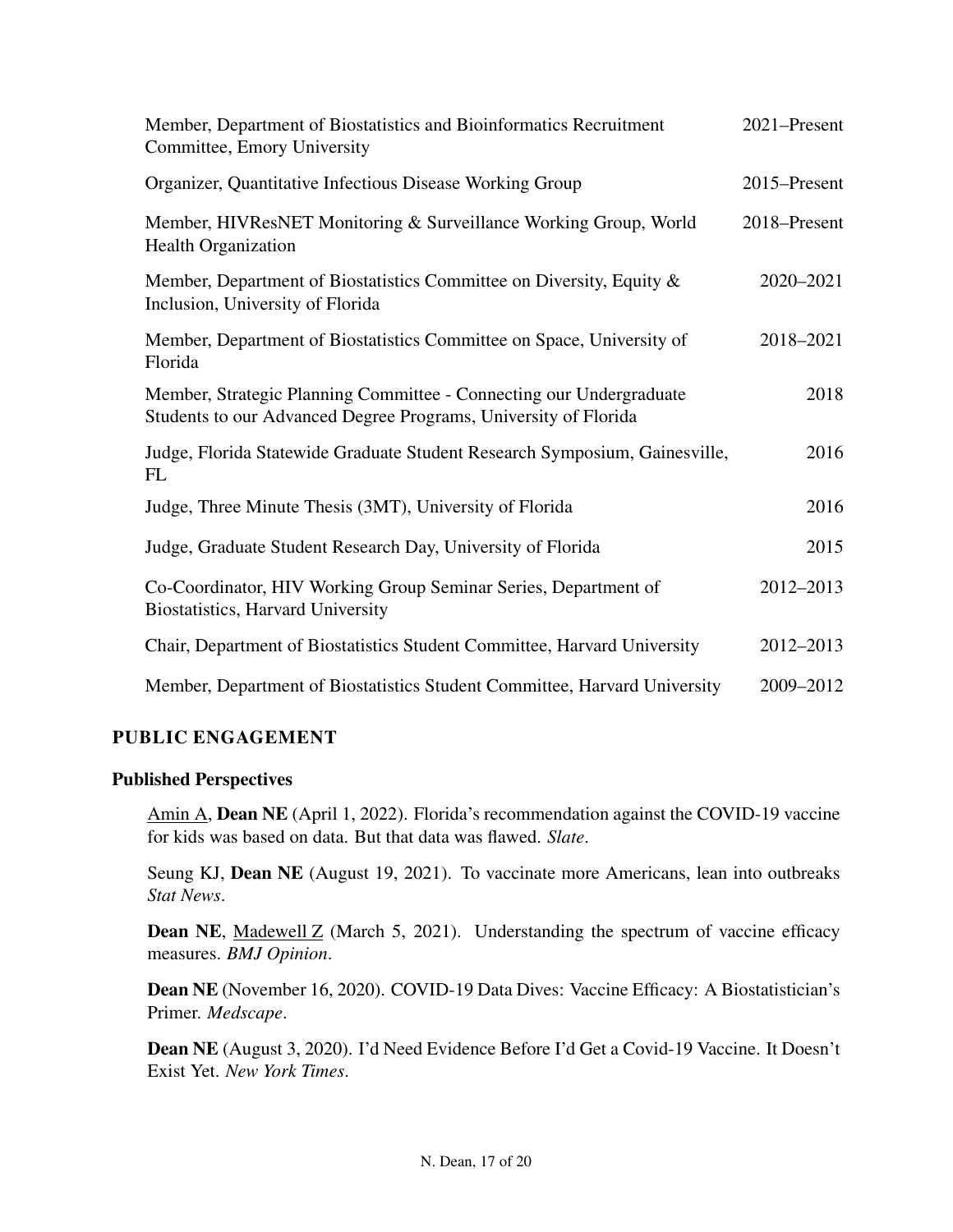Dean NE (July 30, 2020). Steps to a Better COVID-19 Response. *Boston Review Magazine*.

Dean NE (July 17, 2020). The 'low' daily death rate for covid won't last. *Washington Post*.

Rivers CM, Dean NE (July 6, 2020). Covid-19 in the US: We're not getting full value from our data. *BMJ Opinion*.

Dean NE (June 26, 2020). COVID-19 Data Dives: Three Reasons Why Median Age of COVID Infection is Dropping. *Medscape*.

Dean NE (June 26, 2020). COVID-19 Data Dives: Asymptomatic Transmission? We Just Don't Know. *Medscape*.

Dean NE (May 28, 2020). COVID-19 Data Dives: Why Don't We Have a Vaccine for SARS or MERS? *Medscape*.

Dean NE (May 4, 2020). COVID-19 Data Dives: The Takeaways From Seroprevalence Surveys. *Medscape*.

Bergstrom C, **Dean NE** (May 1, 2020). What the proponents of 'natural herd immunity' don't say. *New York Times*.

Dean NE, Rivers C (April 29, 2020). Antibody tests show we're nowhere near herd immunity. *Washington Post*.

Dean NE (April 10, 2020). How to conduct coronavirus research at pandemic speed. *Washington Post*.

Dean NE, Vespignani A, Halloran ME, Longini IM, Halloran ME (September 12, 2016). Zika virus: only a few small outbreaks likely to occur in the continental US. *The Conversation*.

#### Community/Student Outreach

| Emory Rollins Infectious Disease Webinar for Prospective Students (virtual) | 2021       |
|-----------------------------------------------------------------------------|------------|
| UF Undergraduate Public Health Association ( <i>virtual</i> )               | 2021       |
| UF Public Health Pathway Scholars Program (virtual)                         | 2020-2021  |
| Retired Faculty of the University of Florida ( <i>virtual</i> )             | 2021       |
| Waterford High School Medical Careers Club (virtual)                        | 2018-2019  |
| UF CPET summer program for high school students in STEM                     | 2019, 2021 |
| UF CATALySES summer program for high school STEM teachers                   | 2017-2019  |
| UF HealthStreet Interactive Town Hall on Zika                               | 2017       |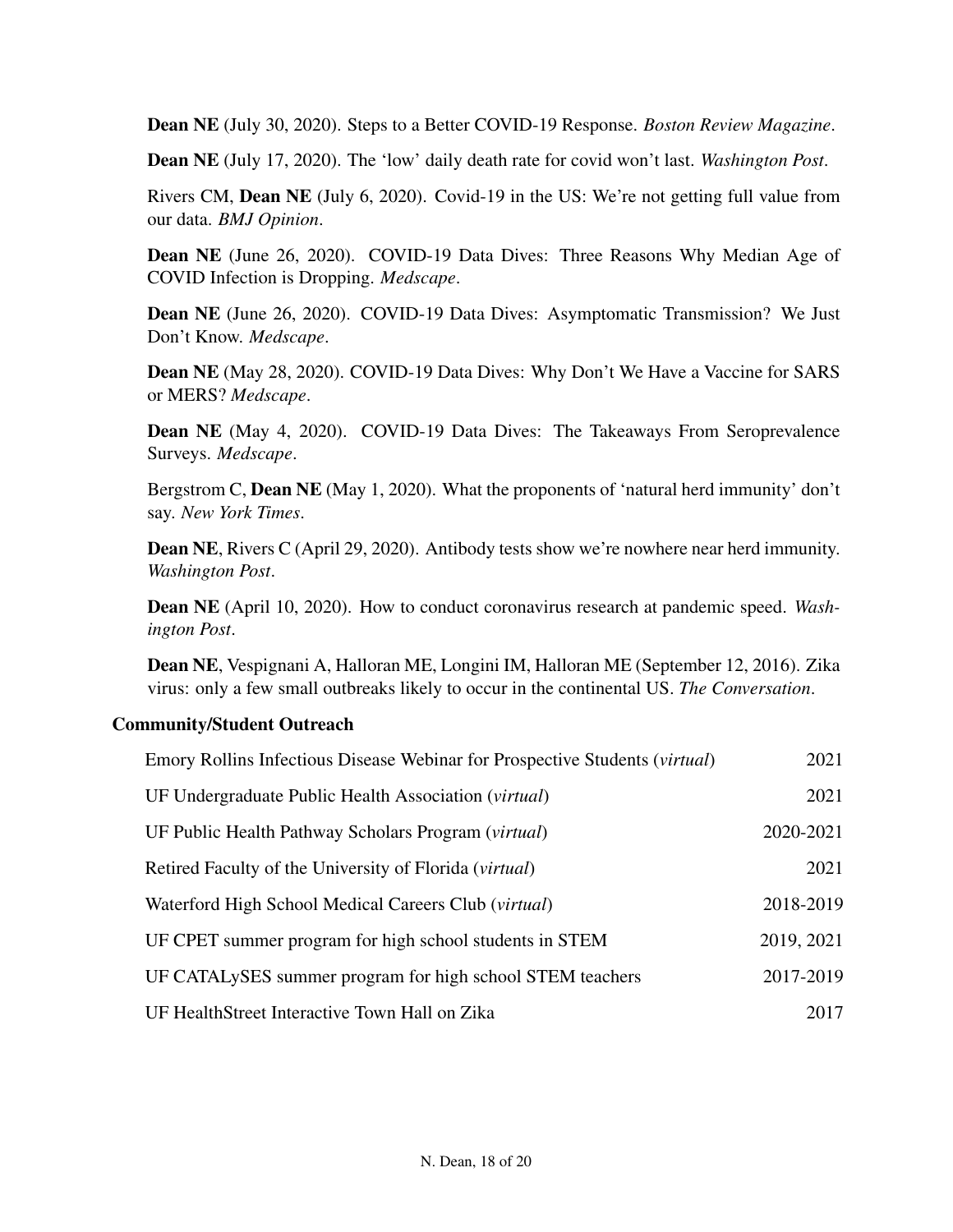## Media

*Selected Television*

"The Vaccine: Conquering COVID," Documentary, *Discovery Channel*, Premiered February 18, 2021.

"Topic: Coronavirus vaccine trials," *The Rachel Maddow Show*, August 3, 2020.

"Topic: Epidemiologists weigh in on going out to eat," *Good Morning America*, July 24, 2020.

"Topic: Herd Immunity," *CNN Erin Burnett OutFront*, May 5, 2020.

"Topic: Coronavirus vaccine research," *CNN Inside Politics with John King*, March 27, 2020.

#### *Selected Podcasts*

"What You Need to Know About the Fourth Wave (with Natalie Dean)" *In the Bubble*, Apr 26, 2021.

"Fact Check My Feed: How Excited Should You Be About COVID-19 Vaccines?" *NPR Science Friday*, Nov 13, 2020.

"Rushing a COVID-19 Vaccine Could Lead to 'Perpetual Limbo"' *Medicine and the Machine with Dr. Eric Topol and Dr. Abraham Verghese*, Sept 14, 2020.

"Should You Get an Antibody Test?" *Slate's What Next: TBD*, May 8, 2020.

#### *Selected Radio*

"What to Know about Coronavirus Vaccine Development," WBUR On Point Radio, Sept 22, 2020.

"Scientists Study How Much A Difference Wearing A Mask Makes" NPR Morning Edition, July 21, 2020.

"Coronavirus: Your Questions Answered," BBC World Service, March 26, April 2, April 9, April 16, April 23, April 30, May 7, May 14, 2020.

"Why The True Fatality Rate Of COVID-19 Is Hard To Estimate," NPR All Things Considered, April 24, 2020.

"The Race to Develop a Coronavirus Vaccine," WBUR On Point Radio, April 14, 2020.

#### *Selected Web Appearances*

"STAT+ Conversations: What statistics mean for the Covid-19 vaccines (with Natalie Dean)." StatNews, May 18, 2021.